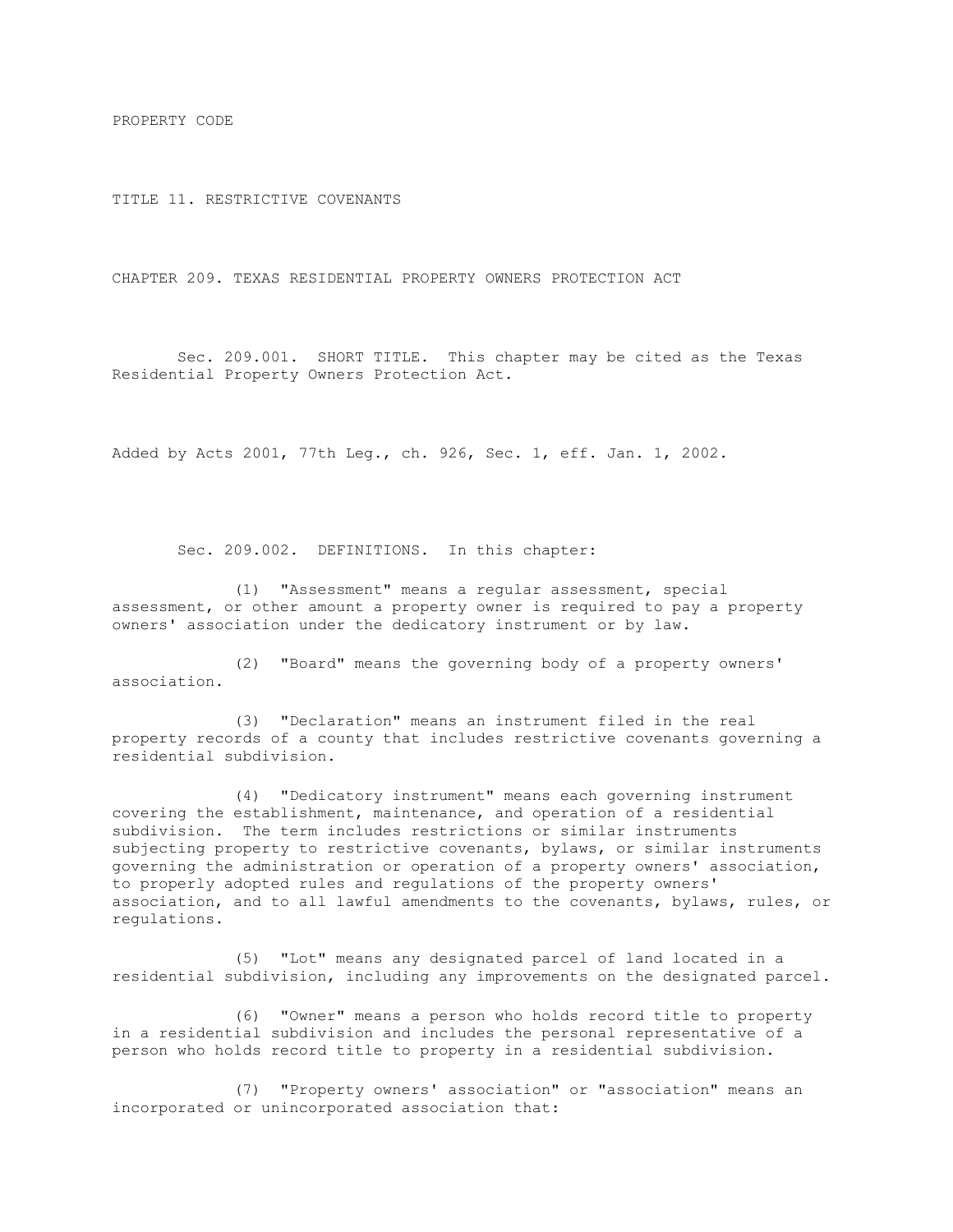(A) is designated as the representative of the owners of property in a residential subdivision;

(B) has a membership primarily consisting of the owners of the property covered by the dedicatory instrument for the residential subdivision; and

(C) manages or regulates the residential subdivision for the benefit of the owners of property in the residential subdivision.

(8) "Regular assessment" means an assessment, a charge, a fee, or dues that each owner of property within a residential subdivision is required to pay to the property owners' association on a regular basis and that is designated for use by the property owners' association for the benefit of the residential subdivision as provided by the restrictions.

(9) "Residential subdivision" or "subdivision" means a subdivision, planned unit development, townhouse regime, or similar planned development in which all land has been divided into two or more parts and is subject to restrictions that:

(A) limit a majority of the land subject to the dedicatory instruments, excluding streets, common areas, and public areas, to residential use for single-family homes, townhomes, or duplexes only;

(B) are recorded in the real property records of the county in which the residential subdivision is located; and

(C) require membership in a property owners' association that has authority to impose regular or special assessments on the property in the subdivision.

(10) "Restrictions" means one or more restrictive covenants contained or incorporated by reference in a properly recorded map, plat, replat, declaration, or other instrument filed in the real property records or map or plat records. The term includes any amendment or extension of the restrictions.

(11) "Restrictive covenant" means any covenant, condition, or restriction contained in a dedicatory instrument, whether mandatory, prohibitive, permissive, or administrative.

(12) "Special assessment" means an assessment, a charge, a fee, or dues, other than a regular assessment, that each owner of property located in a residential subdivision is required to pay to the property owners' association, according to procedures required by the dedicatory instruments, for:

(A) defraying, in whole or in part, the cost, whether incurred before or after the assessment, of any construction or reconstruction, unexpected repair, or replacement of a capital improvement in common areas owned by the property owners' association, including the necessary fixtures and personal property related to the common areas;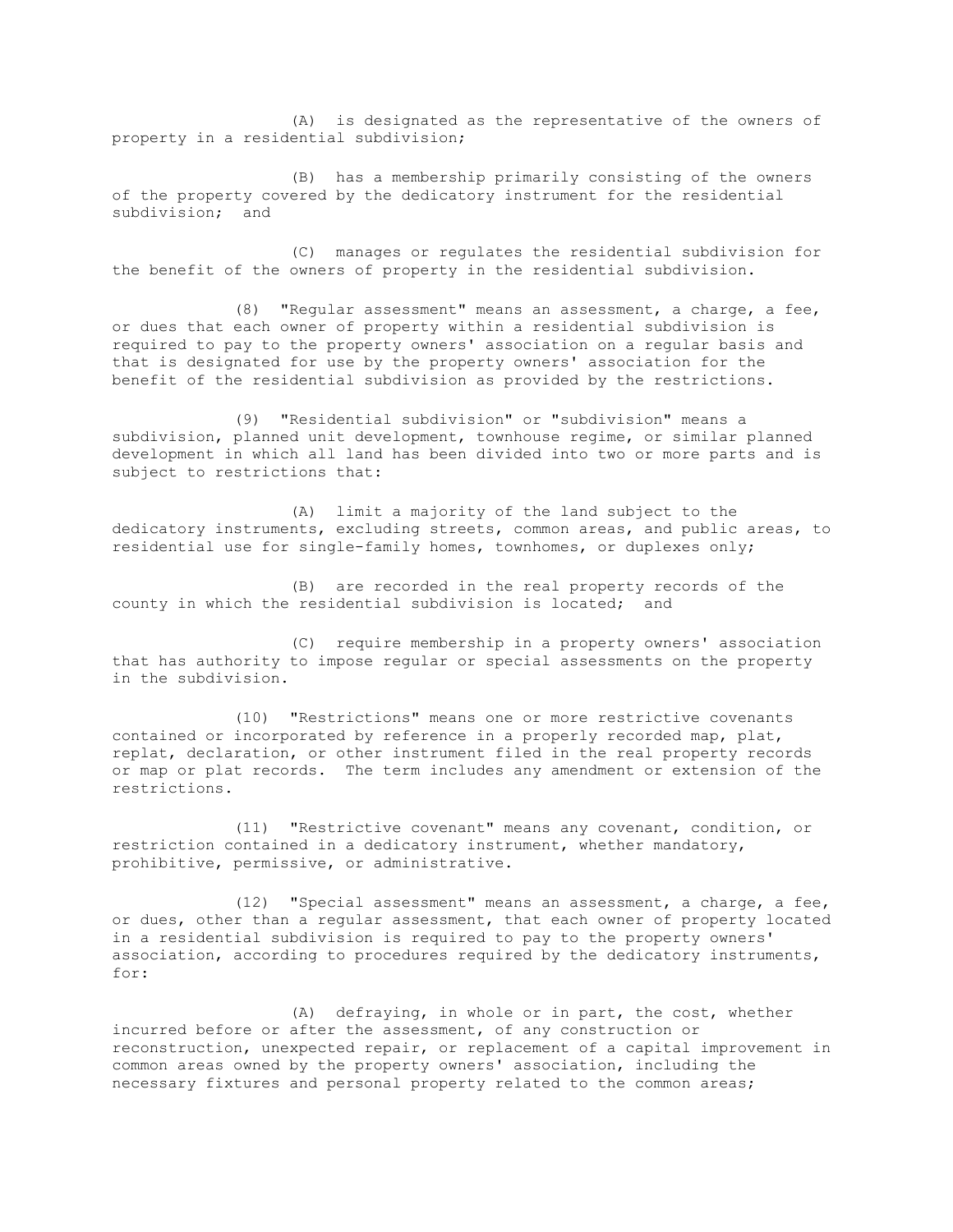(B) maintenance and improvement of common areas owned by the property owners' association; or

(C) other purposes of the property owners' association as stated in its articles of incorporation or the dedicatory instrument for the residential subdivision.

Added by Acts 2001, 77th Leg., ch. 926, Sec. 1, eff. Jan. 1, 2002.

Sec. 209.003. APPLICABILITY OF CHAPTER. (a) This chapter applies only to a residential subdivision that is subject to restrictions or provisions in a declaration that authorize the property owners' association to collect regular or special assessments on all or a majority of the property in the subdivision.

(b) Except as otherwise provided by this chapter, this chapter applies only to a property owners' association that requires mandatory membership in the association for all or a majority of the owners of residential property within the subdivision subject to the association's dedicatory instruments.

(c) This chapter applies to a residential property owners' association regardless of whether the entity is designated as a "homeowners' association," "community association," or similar designation in the restrictions or dedicatory instrument.

(d) This chapter does not apply to a condominium development governed by Chapter 82.

Text of subsection as added by Acts 2011, 82nd Leg., R.S., Ch. [1217,](http://www.legis.state.tx.us/tlodocs/82R/billtext/html/SB00472F.HTM) Sec. 1

(e) The following provisions of this chapter do not apply to a property owners' association that is a mixed use master association that existed before January 1, 1974, and that does not have the authority under a dedicatory instrument or other governing document to impose fines:

- (1) Section 209.0058; and
- (2) Section 209.00593.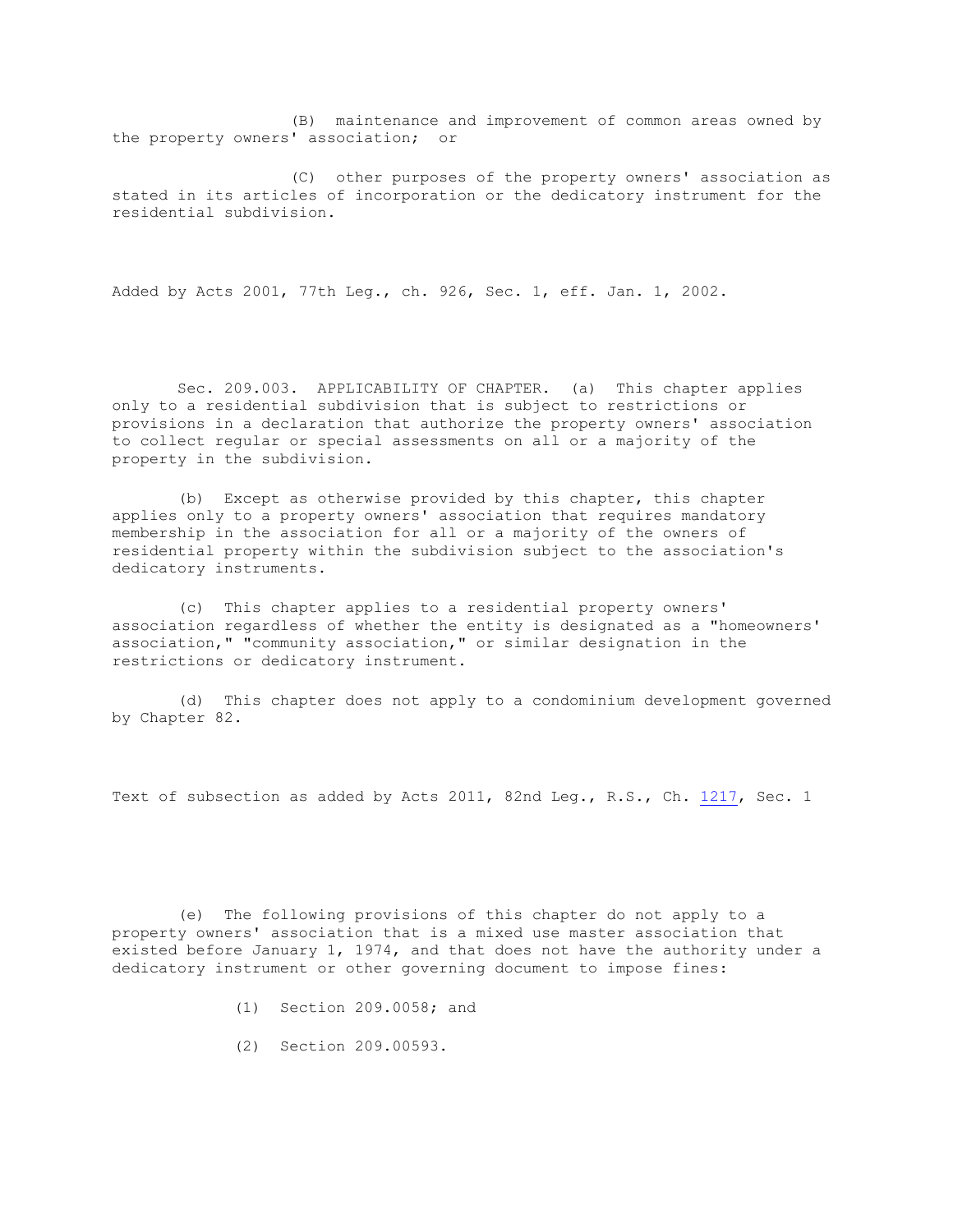Text of subsection as added by Acts 2011, 82nd Leg., R.S., Ch. [1026,](http://www.legis.state.tx.us/tlodocs/82R/billtext/html/HB02761F.HTM) Sec. 1

(e) The following provisions of this chapter do not apply to a property owners' association that is a mixed-use master association that existed before January 1, 1974, and that does not have the authority under a dedicatory instrument or other governing document to impose fines:

- (1) Section 209.005(c);
- (2) Section 209.0056;
- (3) Section 209.0057;
- (4) Section 209.0058; and
- (5) Section 209.00592.

Text of subsection as added by Acts 2011, 82nd Leg., R.S., Ch. [1142,](http://www.legis.state.tx.us/tlodocs/82R/billtext/html/HB01821F.HTM) Sec. 6, and Ch. [1282,](http://www.legis.state.tx.us/tlodocs/82R/billtext/html/HB01228F.HTM) Sec. 1

(e) Section 209.0062 does not apply to a property owners' association that is a mixed-use master association that existed before January 1, 1974, and that does not have the authority under a dedicatory instrument or other governing document to impose fines.

Added by Acts 2001, 77th Leg., ch. 926, Sec. 1, eff. Jan. 1, 2002.

Amended by:

Acts 2007, 80th Leg., R.S., Ch. [1367,](http://www.legis.state.tx.us/tlodocs/80R/billtext/html/HB03674F.HTM) Sec. 7, eff. September 1, 2007. Acts 2011, 82nd Leg., R.S., Ch. [1026,](http://www.legis.state.tx.us/tlodocs/82R/billtext/html/HB02761F.HTM) Sec. 1, eff. January 1, 2012. Acts 2011, 82nd Leg., R.S., Ch. [1142,](http://www.legis.state.tx.us/tlodocs/82R/billtext/html/HB01821F.HTM) Sec. 6, eff. January 1, 2012. Acts 2011, 82nd Leg., R.S., Ch. [1217,](http://www.legis.state.tx.us/tlodocs/82R/billtext/html/SB00472F.HTM) Sec. 1, eff. September 1, 2011. Acts 2011, 82nd Leg., R.S., Ch. [1282,](http://www.legis.state.tx.us/tlodocs/82R/billtext/html/HB01228F.HTM) Sec. 1, eff. January 1, 2012.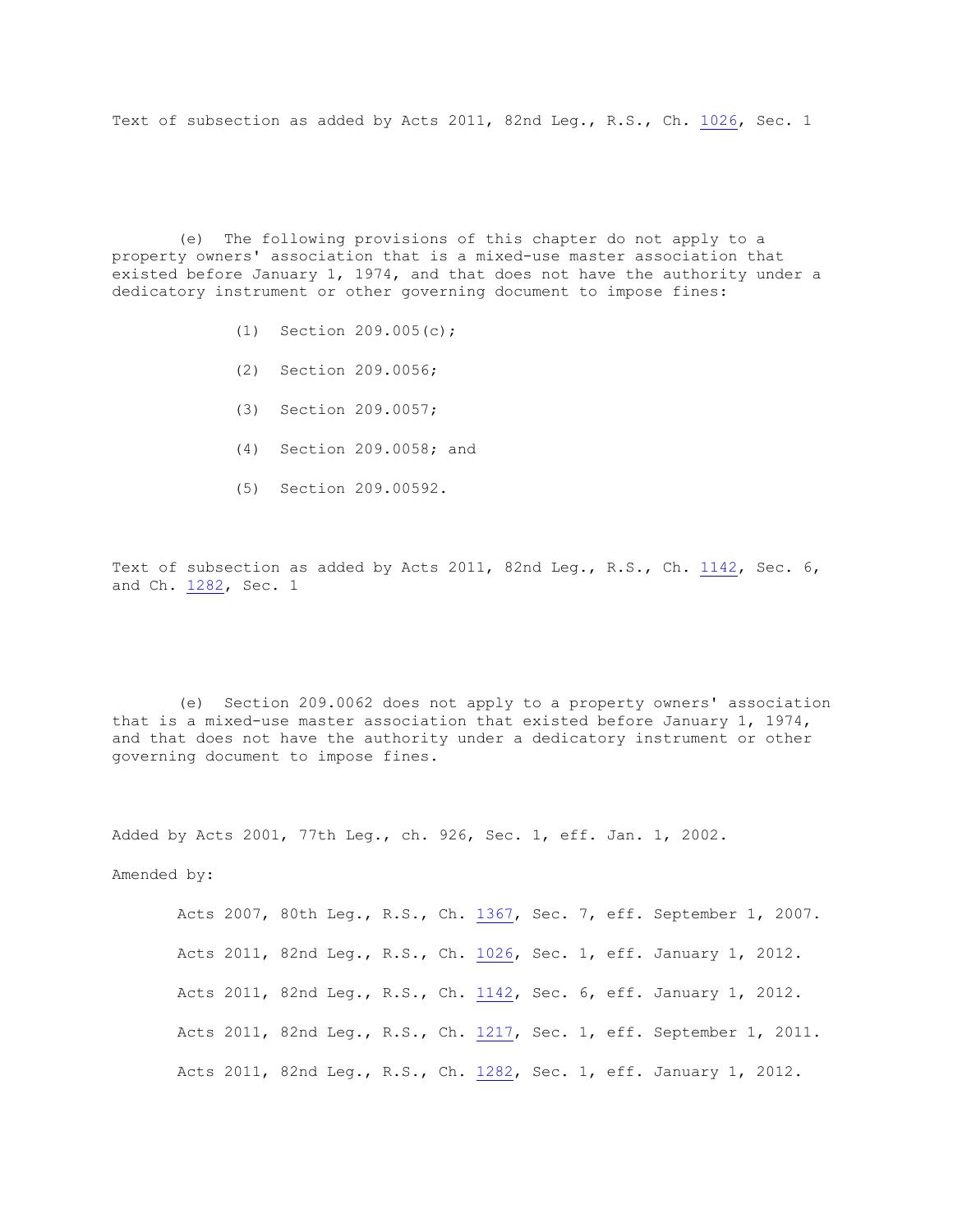Sec. 209.004. MANAGEMENT CERTIFICATES. (a) A property owners' association shall record in each county in which any portion of the residential subdivision is located a management certificate, signed and acknowledged by an officer or the managing agent of the association, stating:

- (1) the name of the subdivision;
- (2) the name of the association;
- (3) the recording data for the subdivision;
- (4) the recording data for the declaration;
- (5) the name and mailing address of the association;

(6) the name and mailing address of the person managing the association or the association's designated representative; and

(7) other information the association considers appropriate.

(b) The property owners' association shall record an amended management certificate not later than the 30th day after the date the association has notice of a change in any information in the recorded certificate required by Subsection (a).

(c) Except as provided under Subsections (d) and (e), the property owners' association and its officers, directors, employees, and agents are not subject to liability to any person for a delay in recording or failure to record a management certificate, unless the delay or failure is wilful or caused by gross negligence.

(d) If a property owners' association fails to record a management certificate or an amended management certificate under this section, the purchaser, lender, or title insurance company or its agent in a transaction involving property in the property owners' association is not liable to the property owners' association for:

(1) any amount due to the association on the date of a transfer to a bona fide purchaser; and

(2) any debt to or claim of the association that accrued before the date of a transfer to a bona fide purchaser.

(e) A lien of a property owners' association that fails to file a management certificate or an amended management certificate under this section to secure an amount due on the effective date of a transfer to a bona fide purchaser is enforceable only for an amount incurred after the effective date of sale.

(f) For purposes of this section, "bona fide purchaser" means: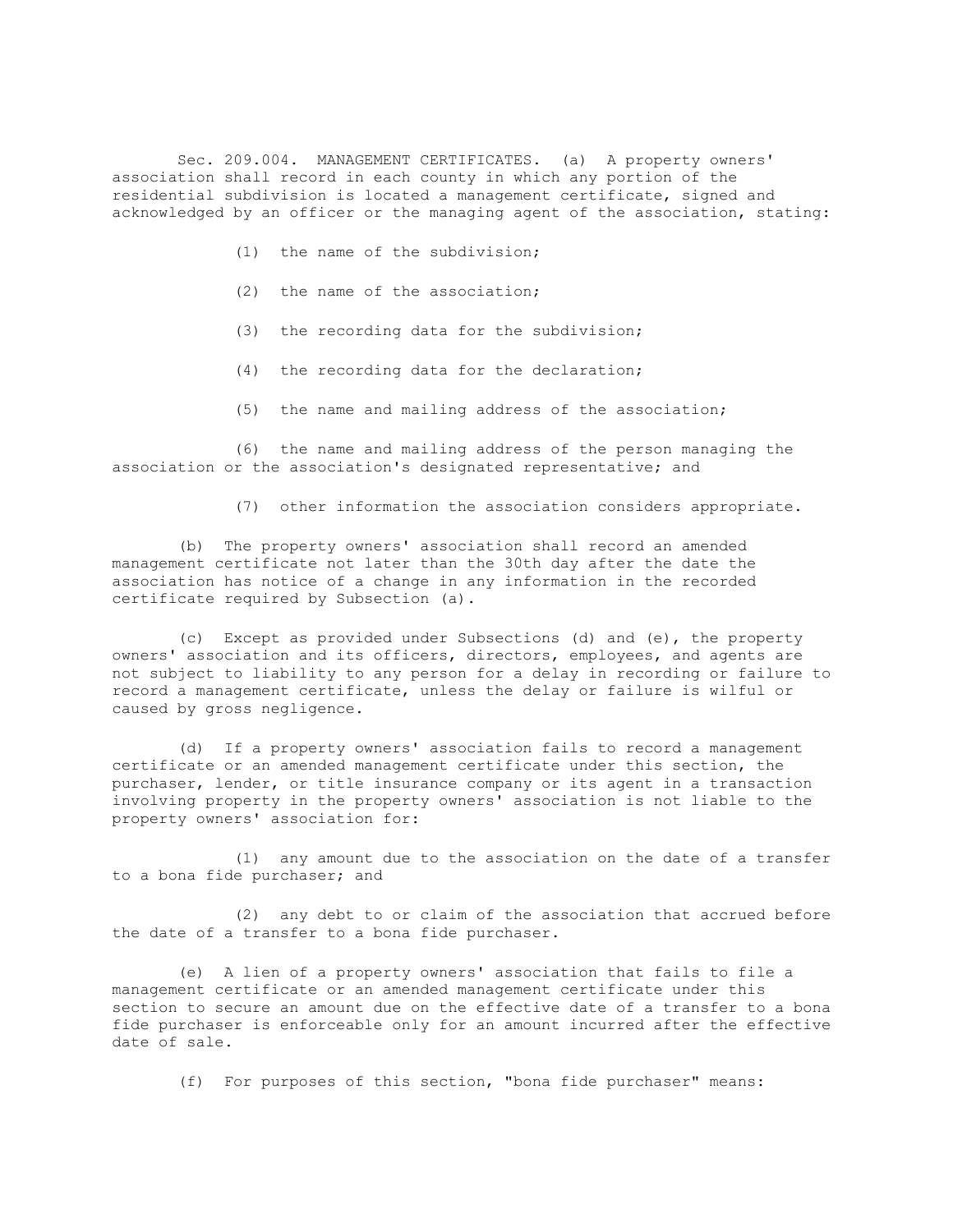(1) a person who pays valuable consideration without notice of outstanding rights of others and acts in good faith; or

(2) a third-party lender who acquires a security interest in the property under a deed of trust.

Added by Acts 2001, 77th Leg., ch. 926, Sec. 1, eff. Jan. 1, 2002.

Amended by:

Acts 2009, 81st Leg., R.S., Ch. [148,](http://www.legis.state.tx.us/tlodocs/81R/billtext/html/SB01919F.HTM) Sec. 1, eff. September 1, 2009.

Sec. 209.0041. ADOPTION OR AMENDMENT OF CERTAIN DEDICATORY INSTRUMENTS. (a) In this section, "development period" means a period stated in a declaration during which a declarant reserves:

(1) a right to facilitate the development, construction, and marketing of the subdivision; and

(2) a right to direct the size, shape, and composition of the subdivision.

(b) This section applies to a residential subdivision in which property owners are subject to mandatory membership in a property owners' association.

(c) This section does not apply to a property owners' association that is subject to Chapter 552, Government Code, by application of Section 552.0036, Government Code.

(d) This section does not apply to the amendment of a declaration during a development period.

(e) This section applies to a dedicatory instrument regardless of the date on which the dedicatory instrument was created.

(f) This section supersedes any contrary requirement in a dedicatory instrument.

(g) To the extent of any conflict with another provision of this title, this section prevails.

(h) Except as provided by this subsection, a declaration may be amended only by a vote of 67 percent of the total votes allocated to property owners in the property owners' association, in addition to any governmental approval required by law. If the declaration contains a lower percentage, the percentage in the declaration controls.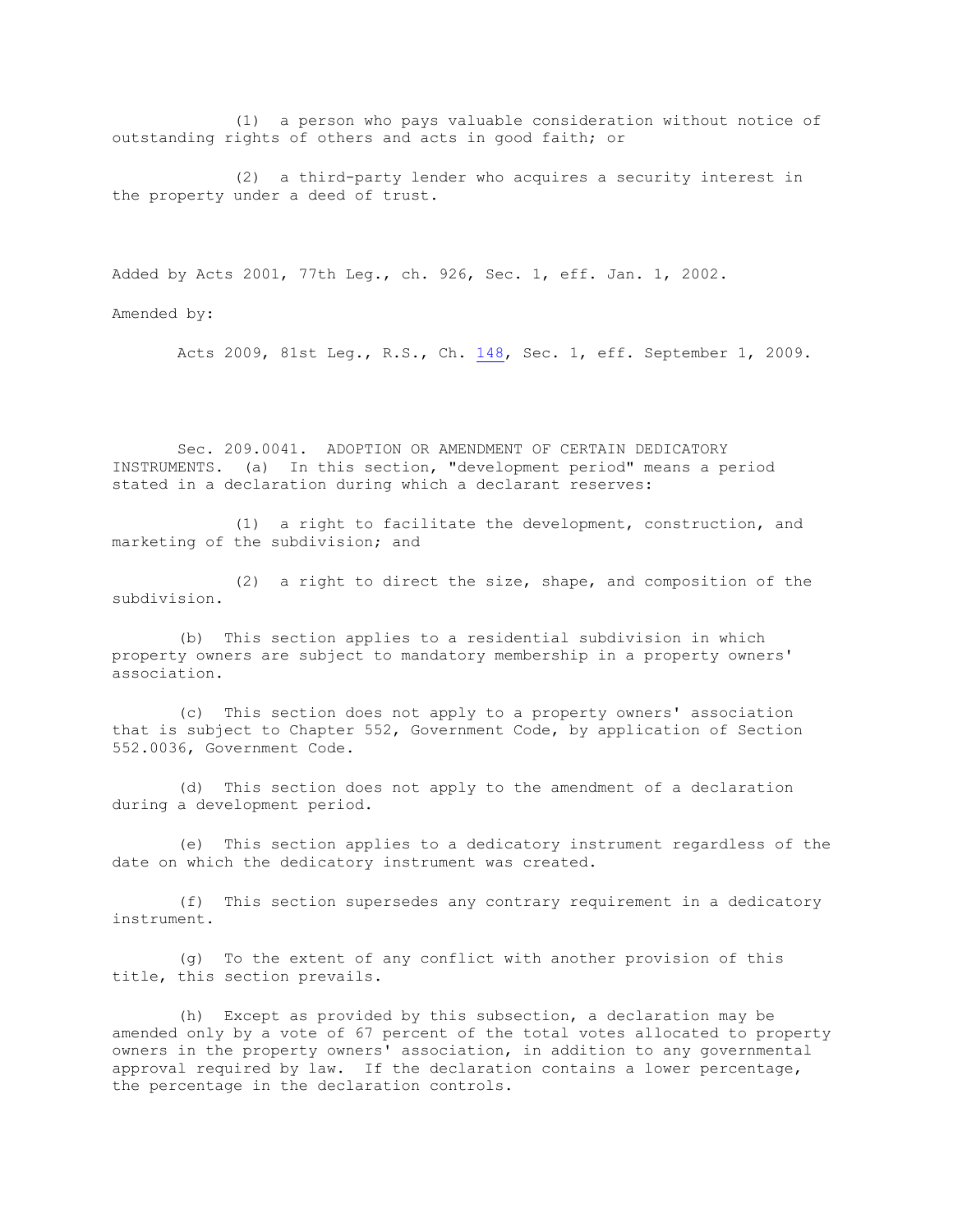(i) A bylaw may not be amended to conflict with the declaration.

Added by Acts 2011, 82nd Leg., R.S., Ch. [1217,](http://www.legis.state.tx.us/tlodocs/82R/billtext/html/SB00472F.HTM) Sec. 2, eff. September 1, 2011.

Sec. 209.005. ASSOCIATION RECORDS. (a) Except as provided by Subsection (b), this section applies to all property owners' associations and controls over other law not specifically applicable to a property owners' association.

(b) This section does not apply to a property owners' association that is subject to Chapter 552, Government Code, by application of Section 552.0036, Government Code.

(c) Notwithstanding a provision in a dedicatory instrument, a property owners' association shall make the books and records of the association, including financial records, open to and reasonably available for examination by an owner, or a person designated in a writing signed by the owner as the owner's agent, attorney, or certified public accountant, in accordance with this section. An owner is entitled to obtain from the association copies of information contained in the books and records.

(d) Except as provided by this subsection, an attorney's files and records relating to the property owners' association, excluding invoices requested by an owner under Section 209.008(d), are not records of the association and are not subject to inspection by the owner or production in a legal proceeding. If a document in an attorney's files and records relating to the association would be responsive to a legally authorized request to inspect or copy association documents, the document shall be produced by using the copy from the attorney's files and records if the association has not maintained a separate copy of the document. This subsection does not require production of a document that constitutes attorney work product or that is privileged as an attorney-client communication.

(e) An owner or the owner's authorized representative described by Subsection (c) must submit a written request for access or information under Subsection (c) by certified mail, with sufficient detail describing the property owners' association's books and records requested, to the mailing address of the association or authorized representative as reflected on the most current management certificate filed under Section 209.004. The request must contain an election either to inspect the books and records before obtaining copies or to have the property owners' association forward copies of the requested books and records and:

(1) if an inspection is requested, the association, on or before the 10th business day after the date the association receives the request, shall send written notice of dates during normal business hours that the owner may inspect the requested books and records to the extent those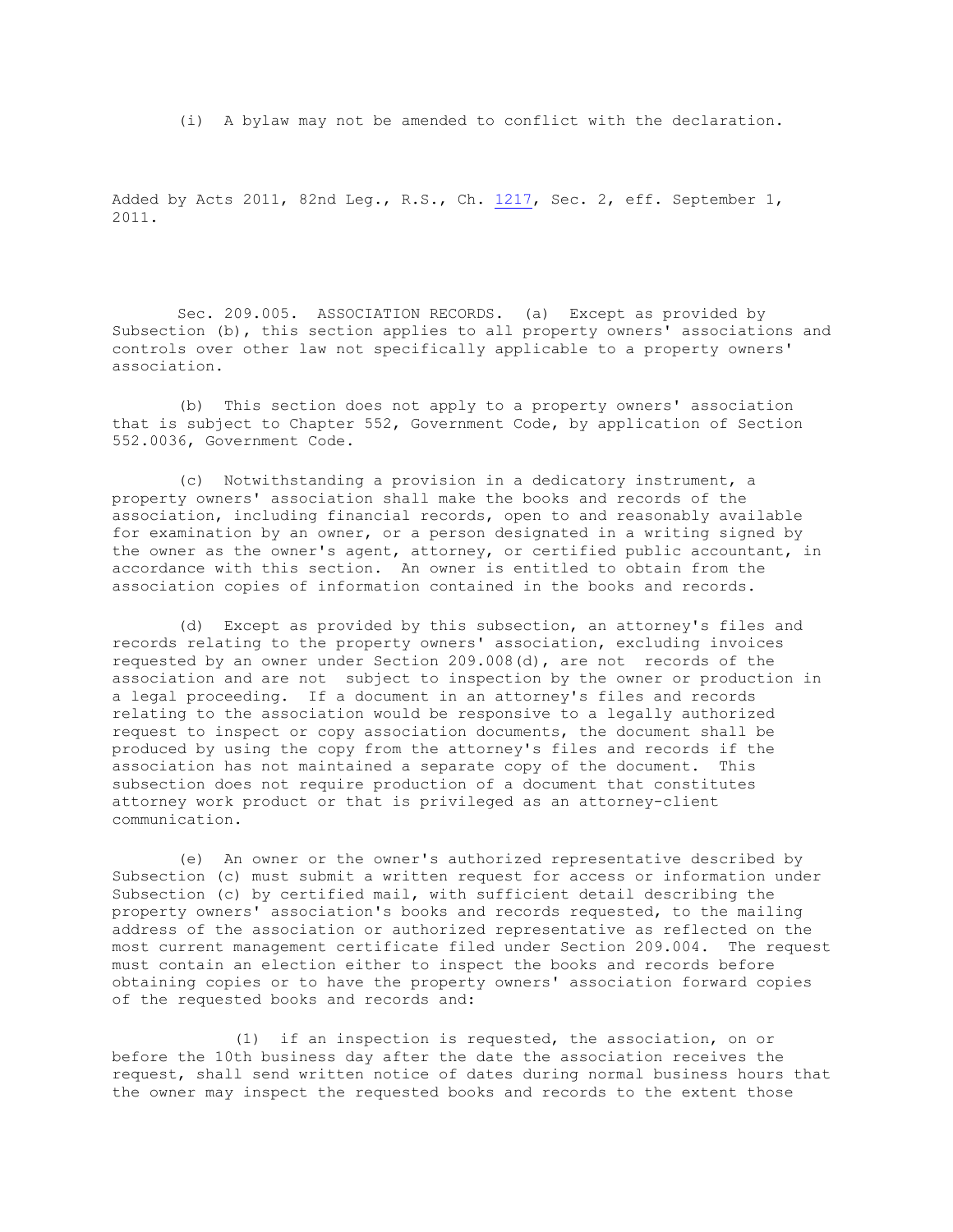books and records are in the possession, custody, or control of the association; or

(2) if copies of identified books and records are requested, the association shall, to the extent those books and records are in the possession, custody, or control of the association, produce the requested books and records for the requesting party on or before the 10th business day after the date the association receives the request, except as otherwise provided by this section.

(f) If the property owners' association is unable to produce the books or records requested under Subsection (e) on or before the 10th business day after the date the association receives the request, the association must provide to the requestor written notice that:

(1) informs the requestor that the association is unable to produce the information on or before the 10th business day after the date the association received the request; and

(2) states a date by which the information will be sent or made available for inspection to the requesting party that is not later than the 15th business day after the date notice under this subsection is given.

(g) If an inspection is requested or required, the inspection shall take place at a mutually agreed on time during normal business hours, and the requesting party shall identify the books and records for the property owners' association to copy and forward to the requesting party.

(h) A property owners' association may produce books and records requested under this section in hard copy, electronic, or other format reasonably available to the association.

(i) A property owners' association board must adopt a records production and copying policy that prescribes the costs the association will charge for the compilation, production, and reproduction of information requested under this section. The prescribed charges may include all reasonable costs of materials, labor, and overhead but may not exceed costs that would be applicable for an item under 1 T.A.C. Section 70.3. The policy required by this subsection must be recorded as a dedicatory instrument in accordance with Section 202.006. An association may not charge an owner for the compilation, production, or reproduction of information requested under this section unless the policy prescribing those costs has been recorded as required by this subsection. An owner is responsible for costs related to the compilation, production, and reproduction of the requested information in the amounts prescribed by the policy adopted under this subsection. The association may require advance payment of the estimated costs of compilation, production, and reproduction of the requested information. If the estimated costs are lesser or greater than the actual costs, the association shall submit a final invoice to the owner on or before the 30th business day after the date the information is delivered. If the final invoice includes additional amounts due from the owner, the additional amounts, if not reimbursed to the association before the 30th business day after the date the invoice is sent to the owner, may be added to the owner's account as an assessment. If the estimated costs exceeded the final invoice amount, the owner is entitled to a refund, and the refund shall be issued to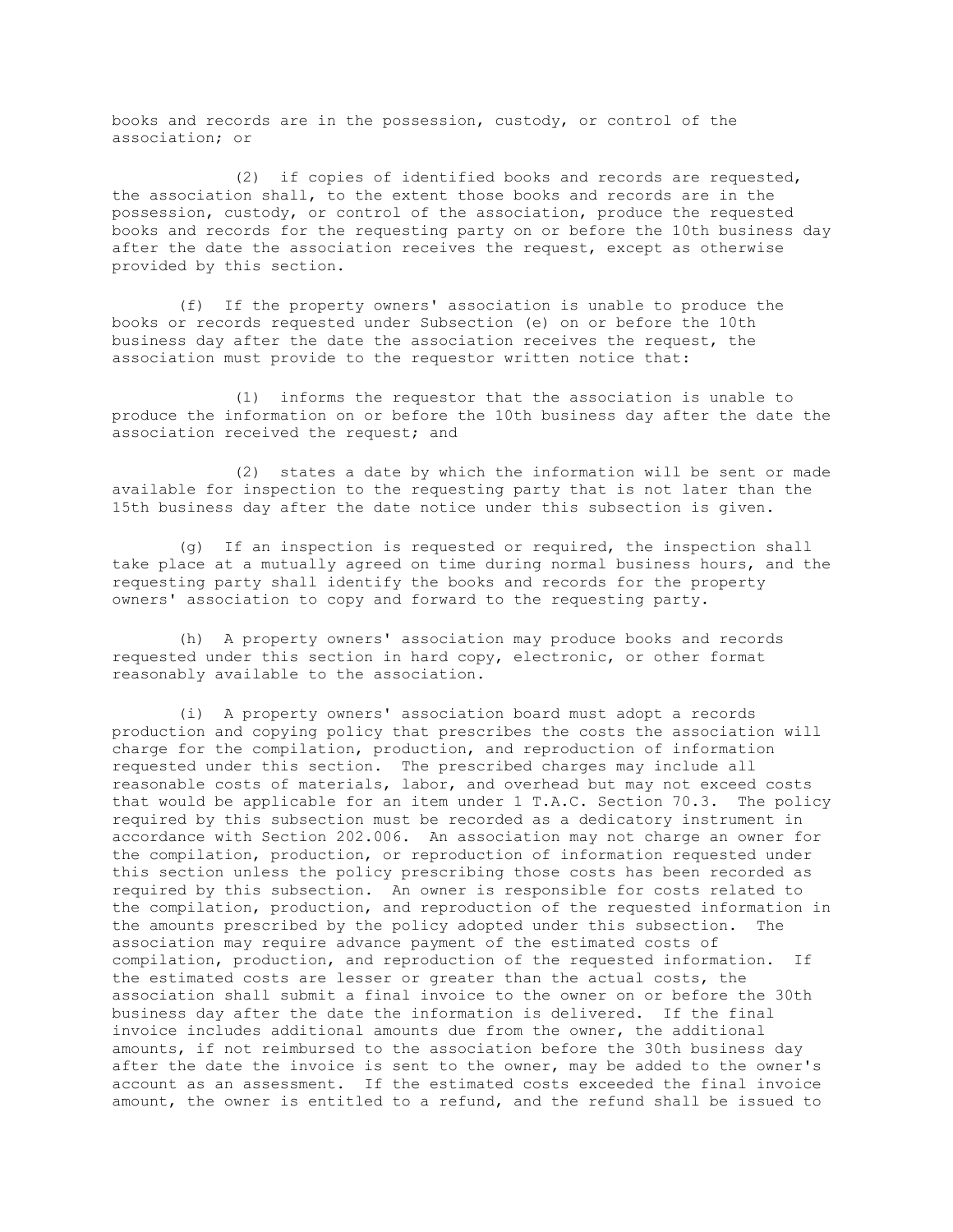the owner not later than the 30th business day after the date the invoice is sent to the owner.

(j) A property owners' association must estimate costs under this section using amounts prescribed by the policy adopted under Subsection (i).

(k) Except as provided by Subsection (l) and to the extent the information is provided in the meeting minutes, the property owners' association is not required to release or allow inspection of any books or records that identify the dedicatory instrument violation history of an individual owner of an association, an owner's personal financial information, including records of payment or nonpayment of amounts due the association, an owner's contact information, other than the owner's address, or information related to an employee of the association, including personnel files. Information may be released in an aggregate or summary manner that would not identify an individual property owner.

(l) The books and records described by Subsection (k) shall be released or made available for inspection if:

(1) the express written approval of the owner whose records are the subject of the request for inspection is provided to the property owners' association; or

(2) a court orders the release of the books and records or orders that the books and records be made available for inspection.

(m) A property owners' association composed of more than 14 lots shall adopt and comply with a document retention policy that includes, at a minimum, the following requirements:

(1) certificates of formation, bylaws, restrictive covenants, and all amendments to the certificates of formation, bylaws, and covenants shall be retained permanently;

(2) financial books and records shall be retained for seven years;

(3) account records of current owners shall be retained for five years;

(4) contracts with a term of one year or more shall be retained for four years after the expiration of the contract term;

(5) minutes of meetings of the owners and the board shall be retained for seven years; and

(6) tax returns and audit records shall be retained for seven years.

(n) A member of a property owners' association who is denied access to or copies of association books or records to which the member is entitled under this section may file a petition with the justice of the peace of a justice precinct in which all or part of the property that is governed by the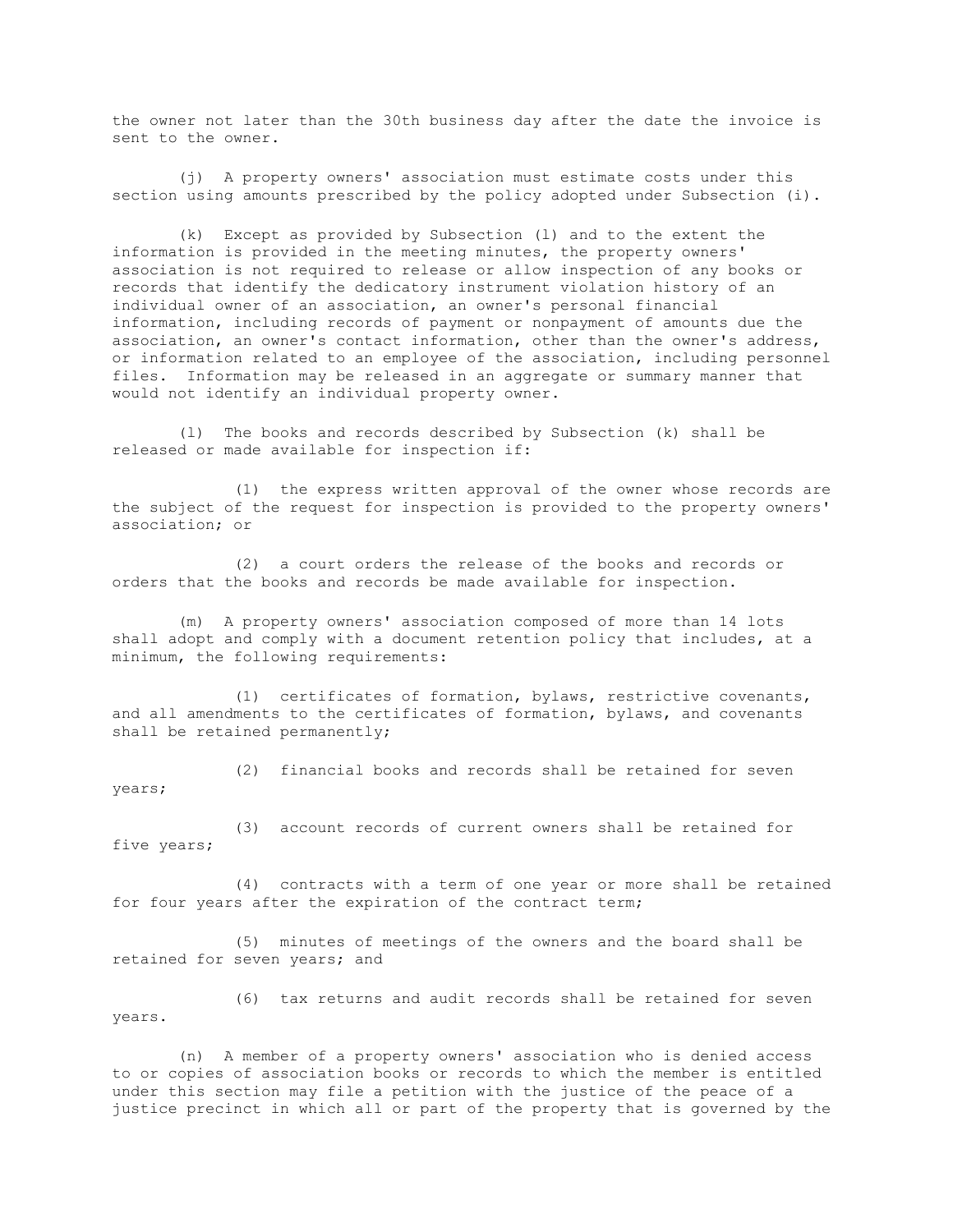association is located requesting relief in accordance with this subsection. If the justice of the peace finds that the member is entitled to access to or copies of the records, the justice of the peace may grant one or more of the following remedies:

(1) a judgment ordering the property owners' association to release or allow access to the books or records;

(2) a judgment against the property owners' association for court costs and attorney's fees incurred in connection with seeking a remedy under this section; or

(3) a judgment authorizing the owner or the owner's assignee to deduct the amounts awarded under Subdivision (2) from any future regular or special assessments payable to the property owners' association.

(o) If the property owners' association prevails in an action under Subsection (n), the association is entitled to a judgment for court costs and attorney's fees incurred by the association in connection with the action.

(p) On or before the 10th business day before the date a person brings an action against a property owners' association under this section, the person must send written notice to the association of the person's intent to bring the action. The notice must:

(1) be sent certified mail, return receipt requested, or delivered by the United States Postal Service with signature confirmation service to the mailing address of the association or authorized representative as reflected on the most current management certificate filed under Section 209.004; and

(2) describe with sufficient detail the books and records being requested.

(q) For the purposes of this section, "business day" means a day other than Saturday, Sunday, or a state or federal holiday.

Added by Acts 2001, 77th Leg., ch. 926, Sec. 1, eff. Jan. 1, 2002.

Amended by:

Acts 2007, 80th Leg., R.S., Ch. [1367,](http://www.legis.state.tx.us/tlodocs/80R/billtext/html/HB03674F.HTM) Sec. 6, eff. September 1, 2007. Acts 2011, 82nd Leg., R.S., Ch. [1026,](http://www.legis.state.tx.us/tlodocs/82R/billtext/html/HB02761F.HTM) Sec. 2, eff. January 1, 2012.

Sec. 209.0051. OPEN BOARD MEETINGS. (a) This section does not apply to a property owners' association that is subject to Chapter 551, Government Code, by application of Section 551.0015, Government Code.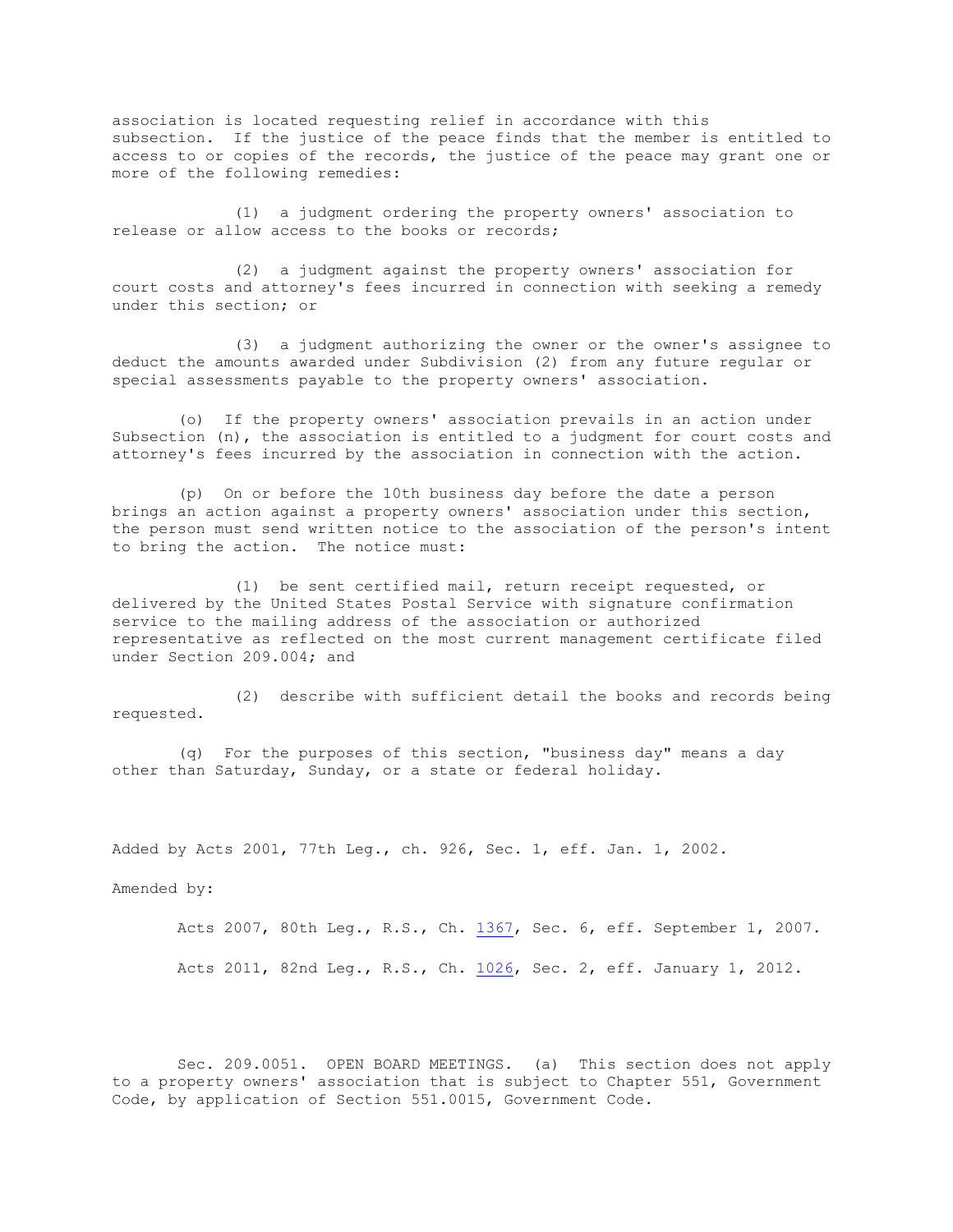(b) In this section:

(1) "Board meeting":

(A) means a deliberation between a quorum of the voting board of the property owners' association, or between a quorum of the voting board and another person, during which property owners' association business is considered and the board takes formal action; and

(B) does not include the gathering of a quorum of the board at a social function unrelated to the business of the association or the attendance by a quorum of the board at a regional, state, or national convention, ceremonial event, or press conference, if formal action is not taken and any discussion of association business is incidental to the social function, convention, ceremonial event, or press conference.

(2) "Development period" means a period stated in a declaration during which a declarant reserves:

(A) a right to facilitate the development, construction, and marketing of the subdivision; and

(B) a right to direct the size, shape, and composition of the subdivision.

(c) Regular and special board meetings must be open to owners, subject to the right of the board to adjourn a board meeting and reconvene in closed executive session to consider actions involving personnel, pending or threatened litigation, contract negotiations, enforcement actions, confidential communications with the property owners' association's attorney, matters involving the invasion of privacy of individual owners, or matters that are to remain confidential by request of the affected parties and agreement of the board. Following an executive session, any decision made in the executive session must be summarized orally and placed in the minutes, in general terms, without breaching the privacy of individual owners, violating any privilege, or disclosing information that was to remain confidential at the request of the affected parties. The oral summary must include a general explanation of expenditures approved in executive session.

(c-1) Except for a meeting held by electronic or telephonic means under Subsection (h), a board meeting must be held in a county in which all or part of the property in the subdivision is located or in a county adjacent to that county.

(d) The board shall keep a record of each regular or special board meeting in the form of written minutes of the meeting. The board shall make meeting records, including approved minutes, available to a member for inspection and copying on the member's written request to the property owners' association's managing agent at the address appearing on the most recently filed management certificate or, if there is not a managing agent, to the board.

(e) Members shall be given notice of the date, hour, place, and general subject of a regular or special board meeting, including a general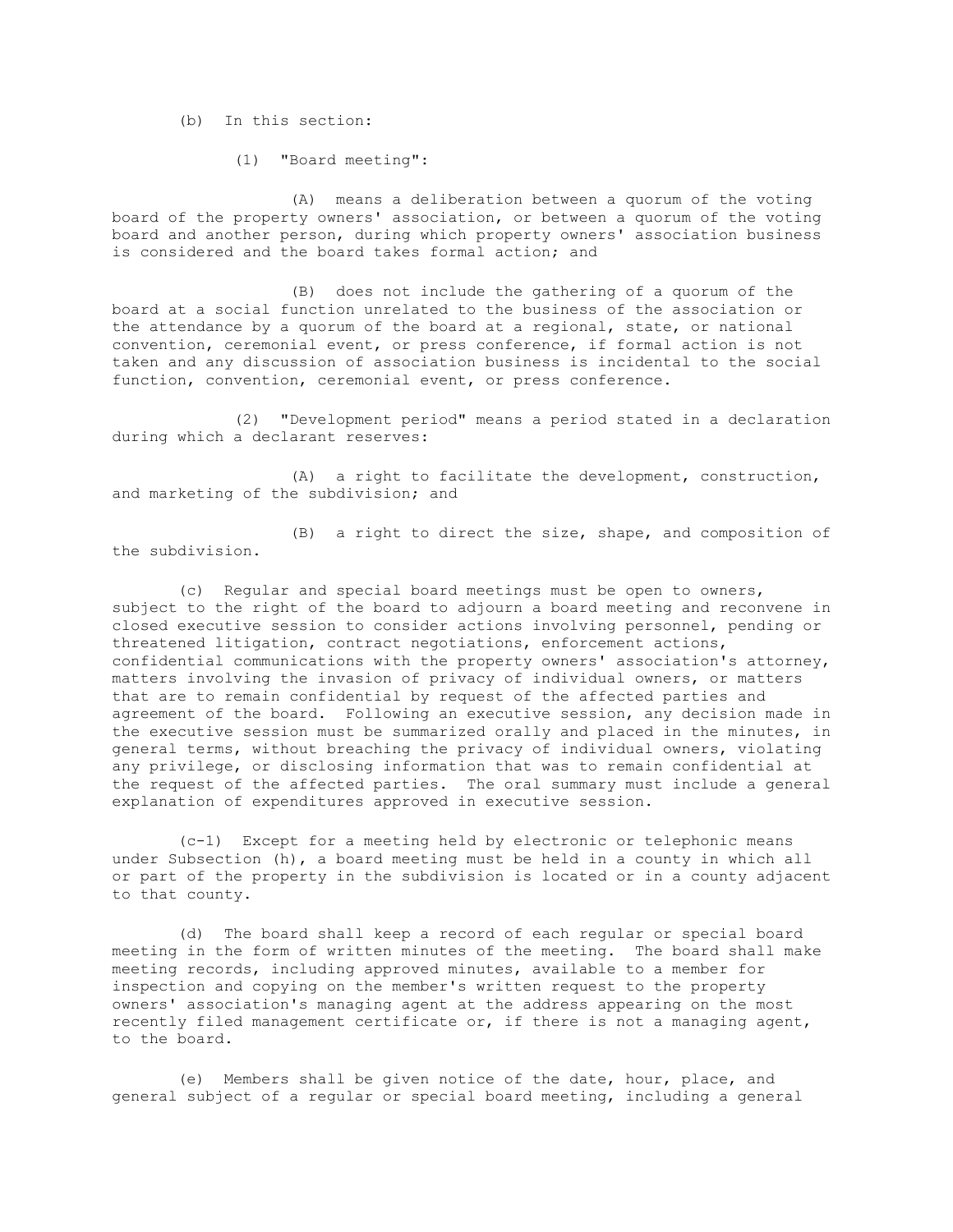description of any matter to be brought up for deliberation in executive session. The notice shall be:

(1) mailed to each property owner not later than the 10th day or earlier than the 60th day before the date of the meeting; or

(2) provided at least 72 hours before the start of the meeting by:

(A) posting the notice in a conspicuous manner reasonably designed to provide notice to property owners' association members:

(i) in a place located on the association's common property or, with the property owner's consent, on other conspicuously located privately owned property within the subdivision; or

(ii) on any Internet website maintained by the association or other Internet media; and

(B) sending the notice by e-mail to each owner who has registered an e-mail address with the association.

(f) It is an owner's duty to keep an updated e-mail address registered with the property owners' association under Subsection (e)(2)(B).

(g) If the board recesses a regular or special board meeting to continue the following regular business day, the board is not required to post notice of the continued meeting if the recess is taken in good faith and not to circumvent this section. If a regular or special board meeting is continued to the following regular business day, and on that following day the board continues the meeting to another day, the board shall give notice of the continuation in at least one manner prescribed by Subsection (e)(2)(A) within two hours after adjourning the meeting being continued.

(h) A board may meet by any method of communication, including electronic and telephonic, without prior notice to owners under Subsection (e), if each director may hear and be heard by every other director, or the board may take action by unanimous written consent to consider routine and administrative matters or a reasonably unforeseen emergency or urgent necessity that requires immediate board action. Any action taken without notice to owners under Subsection (e) must be summarized orally, including an explanation of any known actual or estimated expenditures approved at the meeting, and documented in the minutes of the next regular or special board meeting. The board may not, without prior notice to owners under Subsection (e), consider or vote on:

- (1) fines;
- (2) damage assessments;
- (3) initiation of foreclosure actions;

(4) initiation of enforcement actions, excluding temporary restraining orders or violations involving a threat to health or safety;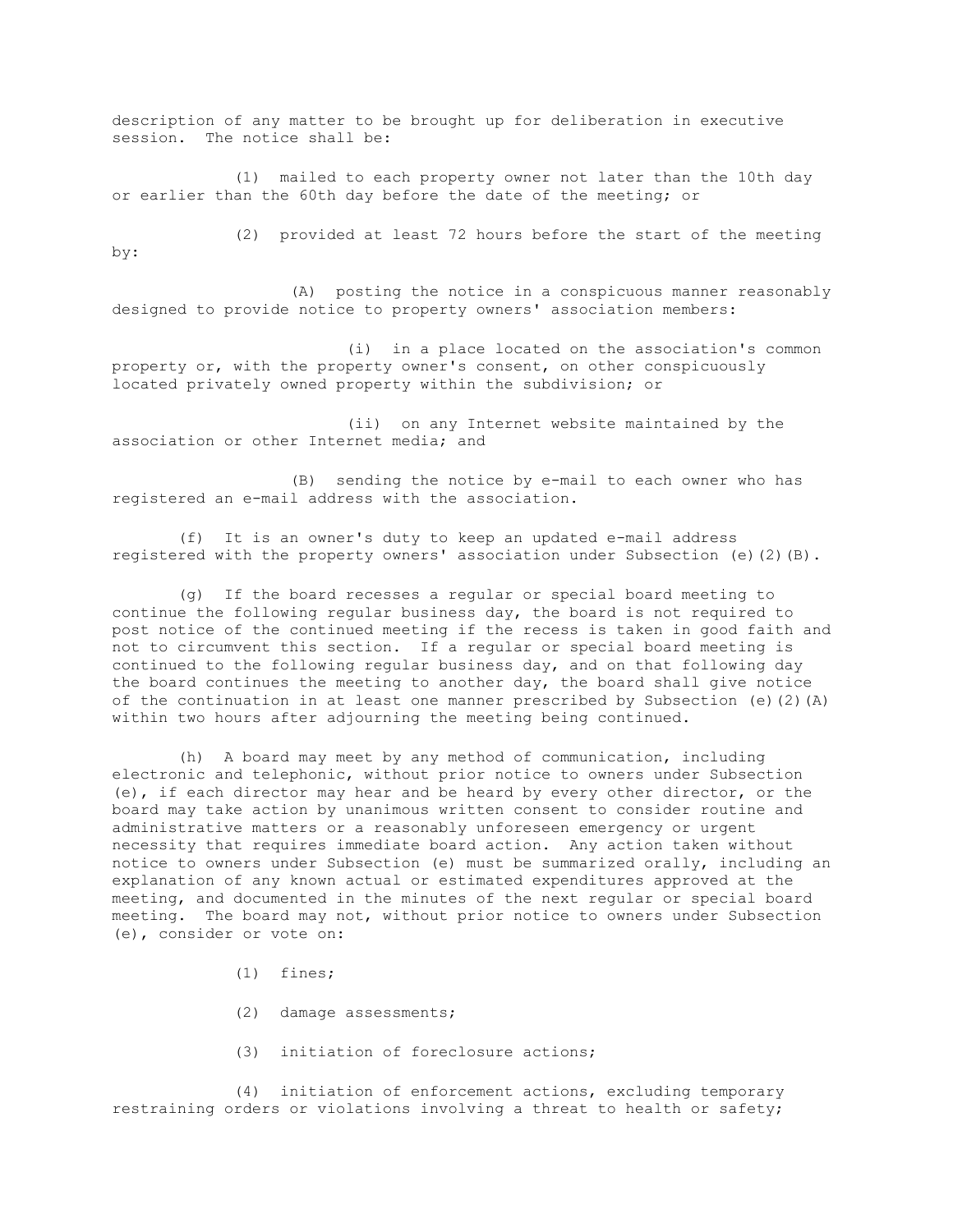- (5) increases in assessments;
- (6) levying of special assessments;
- (7) appeals from a denial of architectural control approval; or

(8) a suspension of a right of a particular owner before the owner has an opportunity to attend a board meeting to present the owner's position, including any defense, on the issue.

(i) This section applies to a meeting of a property owners' association board during the development period only if the meeting is conducted for the purpose of:

(1) adopting or amending the governing documents, including declarations, bylaws, rules, and regulations of the association;

(2) increasing the amount of regular assessments of the association or adopting or increasing a special assessment;

(3) electing non-developer board members of the association or establishing a process by which those members are elected; or

(4) changing the voting rights of members of the association.

Added by Acts 2011, 82nd Leg., R.S., Ch. [1026,](http://www.legis.state.tx.us/tlodocs/82R/billtext/html/HB02761F.HTM) Sec. 3, eff. January 1, 2012.

Sec. 209.0055. VOTING. (a) This section applies only to a property owners' association that:

(1) provides maintenance, preservation, and architectural control of residential and commercial property within a defined geographic area in a county with a population of 2.8 million or more or in a county adjacent to a county with a population of 2.8 million or more; and

(2) is a corporation that:

(A) is governed by a board of trustees who may employ a general manager to execute the association's bylaws and administer the business of the corporation;

(B) does not require membership in the corporation by the owners of the property within the defined area; and

(C) was incorporated before January 1, 2006.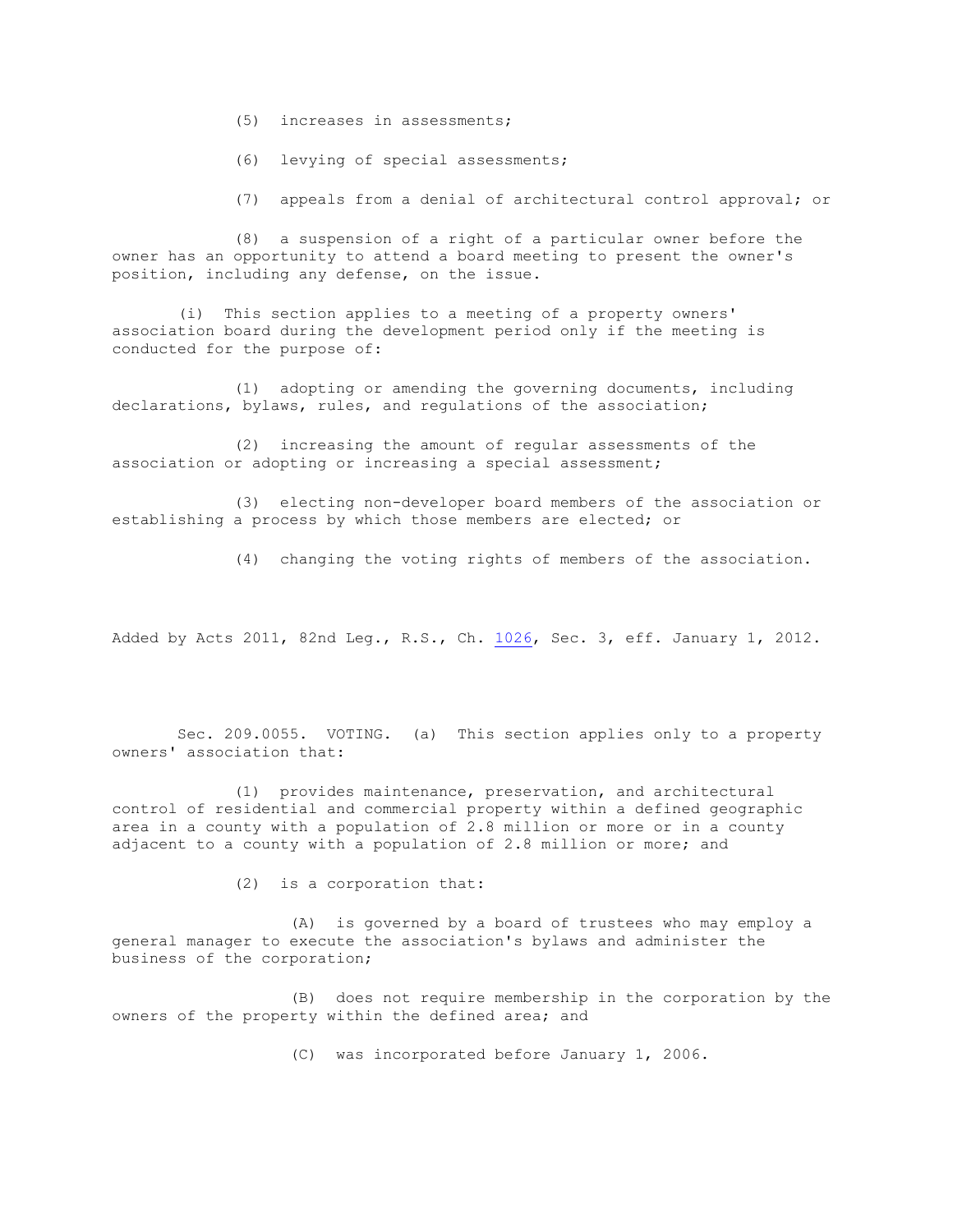(b) A property owners' association described by Subsection (a) may not bar a property owner from voting in an association election solely based on the fact that:

(1) there is a pending enforcement action against the property owner; or

(2) the property owner owes the association any delinquent assessments, fees, or fines.

Added by Acts 2007, 80th Leg., R.S., Ch. [1367,](http://www.legis.state.tx.us/tlodocs/80R/billtext/html/HB03674F.HTM) Sec. 8, eff. September 1, 2007.

Sec. 209.0056. NOTICE OF ELECTION OR ASSOCIATION VOTE. (a) Not later than the 10th day or earlier than the 60th day before the date of an election or vote, a property owners' association shall give written notice of the election or vote to:

(1) each owner of property in the property owners' association, for purposes of an association-wide election or vote; or

(2) each owner of property in the property owners' association entitled under the dedicatory instruments to vote in a particular representative election, for purposes of a vote that involves election of representatives of the association who are vested under the dedicatory instruments of the property owners' association with the authority to elect or appoint board members of the property owners' association.

(b) This section supersedes any contrary requirement in a dedicatory instrument.

(c) This section does not apply to a property owners' association that is subject to Chapter 552, Government Code, by application of Section 552.0036, Government Code.

Added by Acts 2011, 82nd Leg., R.S., Ch. [1026,](http://www.legis.state.tx.us/tlodocs/82R/billtext/html/HB02761F.HTM) Sec. 3, eff. January 1, 2012.

Sec. 209.0057. RECOUNT OF VOTES. (a) This section does not apply to a property owners' association that is subject to Chapter 552, Government Code, by application of Section 552.0036, Government Code.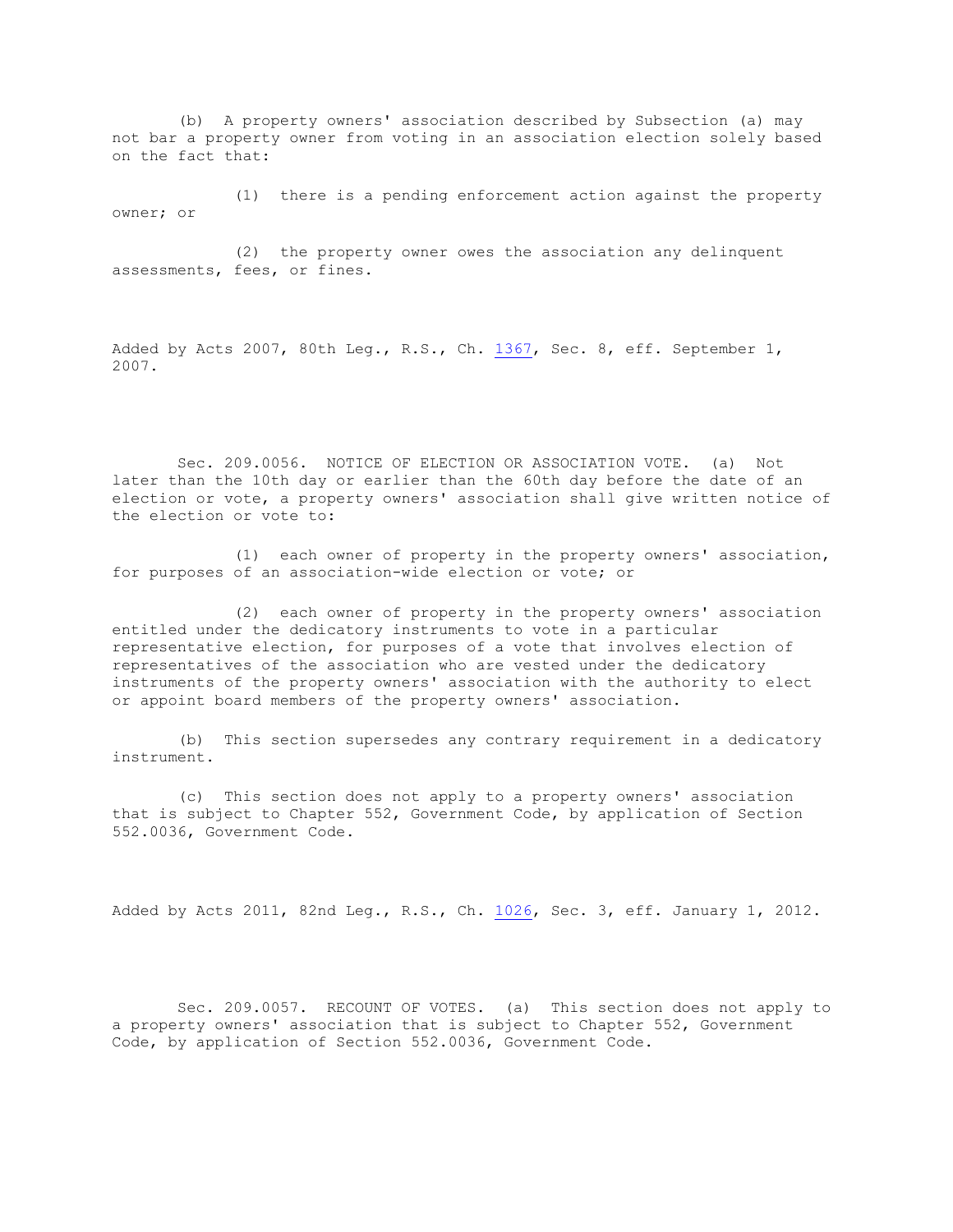(b) Any owner may, not later than the 15th day after the date of the meeting at which the election was held, require a recount of the votes. A demand for a recount must be submitted in writing either:

(1) by certified mail, return receipt requested, or by delivery by the United States Postal Service with signature confirmation service to the property owners' association's mailing address as reflected on the latest management certificate filed under Section 209.004; or

(2) in person to the property owners' association's managing agent as reflected on the latest management certificate filed under Section 209.004 or to the address to which absentee and proxy ballots are mailed.

(c) The property owners' association shall, at the expense of the owner requesting the recount, retain for the purpose of performing the recount, the services of a person qualified to tabulate votes under this subsection. The association shall enter into a contract for the services of a person who:

(1) is not a member of the association or related to a member of the association board within the third degree by consanguinity or affinity, as determined under Chapter 573, Government Code; and

(2) is:

(A) a current or former: (i) county judge; (ii) county elections administrator; (iii) justice of the peace; or (iv) county voter registrar; or

(B) a person agreed on by the association and the persons requesting the recount.

(d) Any recount under Subsection (b) must be performed on or before the 30th day after the date of receipt of a request and payment for a recount in accordance with Subsections (b) and (c). If the recount changes the results of the election, the property owners' association shall reimburse the requesting owner for the cost of the recount. The property owners' association shall provide the results of the recount to each owner who requested the recount. Any action taken by the board in the period between the initial election vote tally and the completion of the recount is not affected by any recount.

Added by Acts 2011, 82nd Leg., R.S., Ch. [1026,](http://www.legis.state.tx.us/tlodocs/82R/billtext/html/HB02761F.HTM) Sec. 3, eff. January 1, 2012.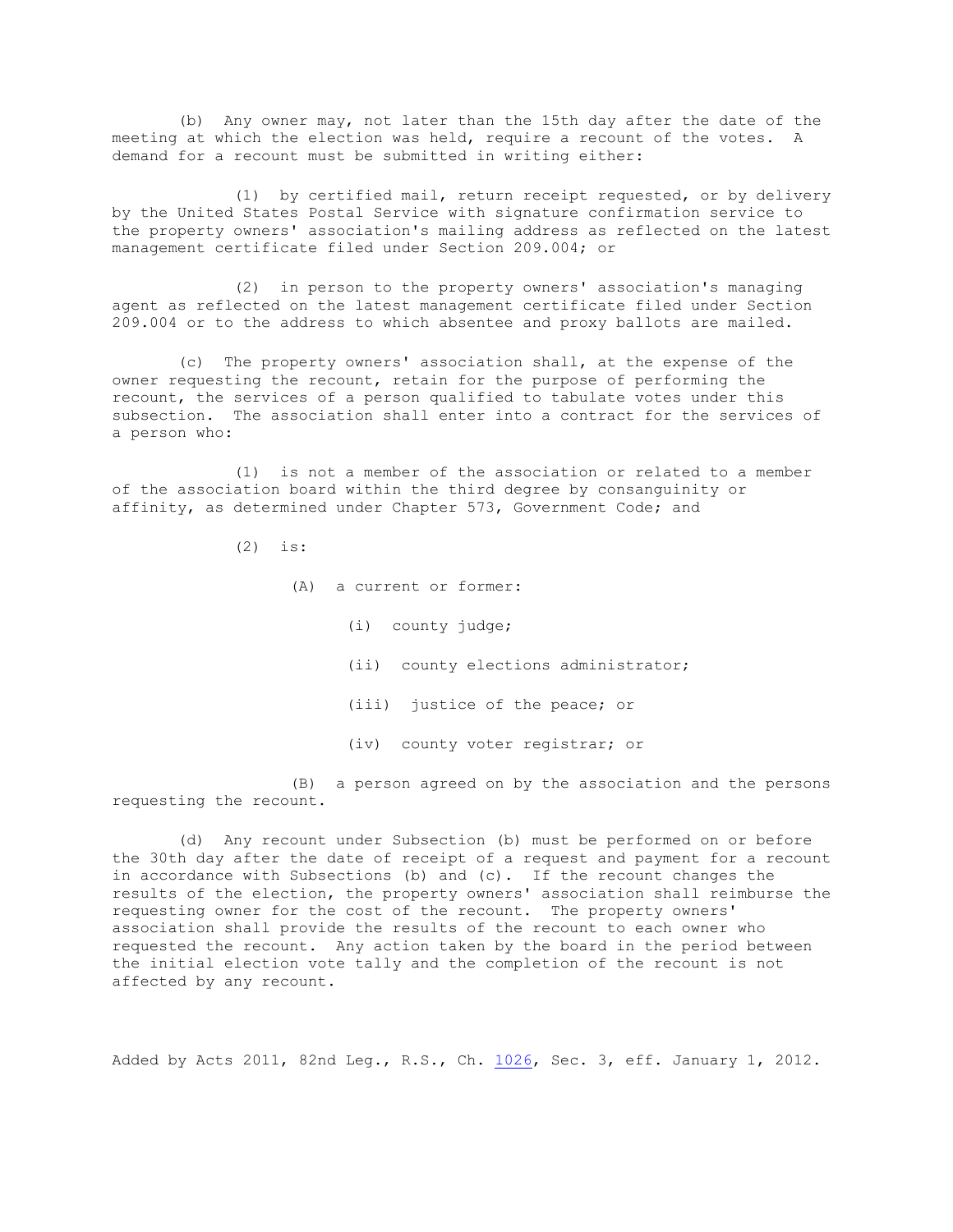Text of section as added by Acts 2011, 82nd Leg., R.S., Ch. [1217,](http://www.legis.state.tx.us/tlodocs/82R/billtext/html/SB00472F.HTM) Sec. 3

Sec. 209.0058. BALLOTS. (a) Any vote cast in an election or vote by a member of a property owners' association must be in writing and signed by the member.

(b) Electronic votes cast under Section 209.00593 constitute written and signed ballots.

(c) In an association-wide election, written and signed ballots are not required for uncontested races.

Added by Acts 2011, 82nd Leg., R.S., Ch. [1217,](http://www.legis.state.tx.us/tlodocs/82R/billtext/html/SB00472F.HTM) Sec. 3, eff. September 1, 2011.

Text of section as added by Acts 2011, 82nd Leg., R.S., Ch. [1026,](http://www.legis.state.tx.us/tlodocs/82R/billtext/html/HB02761F.HTM) Sec. 3

Sec. 209.0058. BALLOTS. (a) Any vote cast in an election or vote by a member of a property owners' association must be in writing and signed by the member.

(b) Electronic votes cast under Section 209.00592 constitute written and signed ballots.

(c) In an association-wide election, written and signed ballots are not required for uncontested races.

Added by Acts 2011, 82nd Leg., R.S., Ch. [1026,](http://www.legis.state.tx.us/tlodocs/82R/billtext/html/HB02761F.HTM) Sec. 3, eff. January 1, 2012.

Text of section as added by Acts 2011, 82nd Leg., R.S., Ch. [1217,](http://www.legis.state.tx.us/tlodocs/82R/billtext/html/SB00472F.HTM) Sec. 3

Sec. 209.0059. RIGHT TO VOTE. (a) A provision in a dedicatory instrument that would disqualify a property owner from voting in an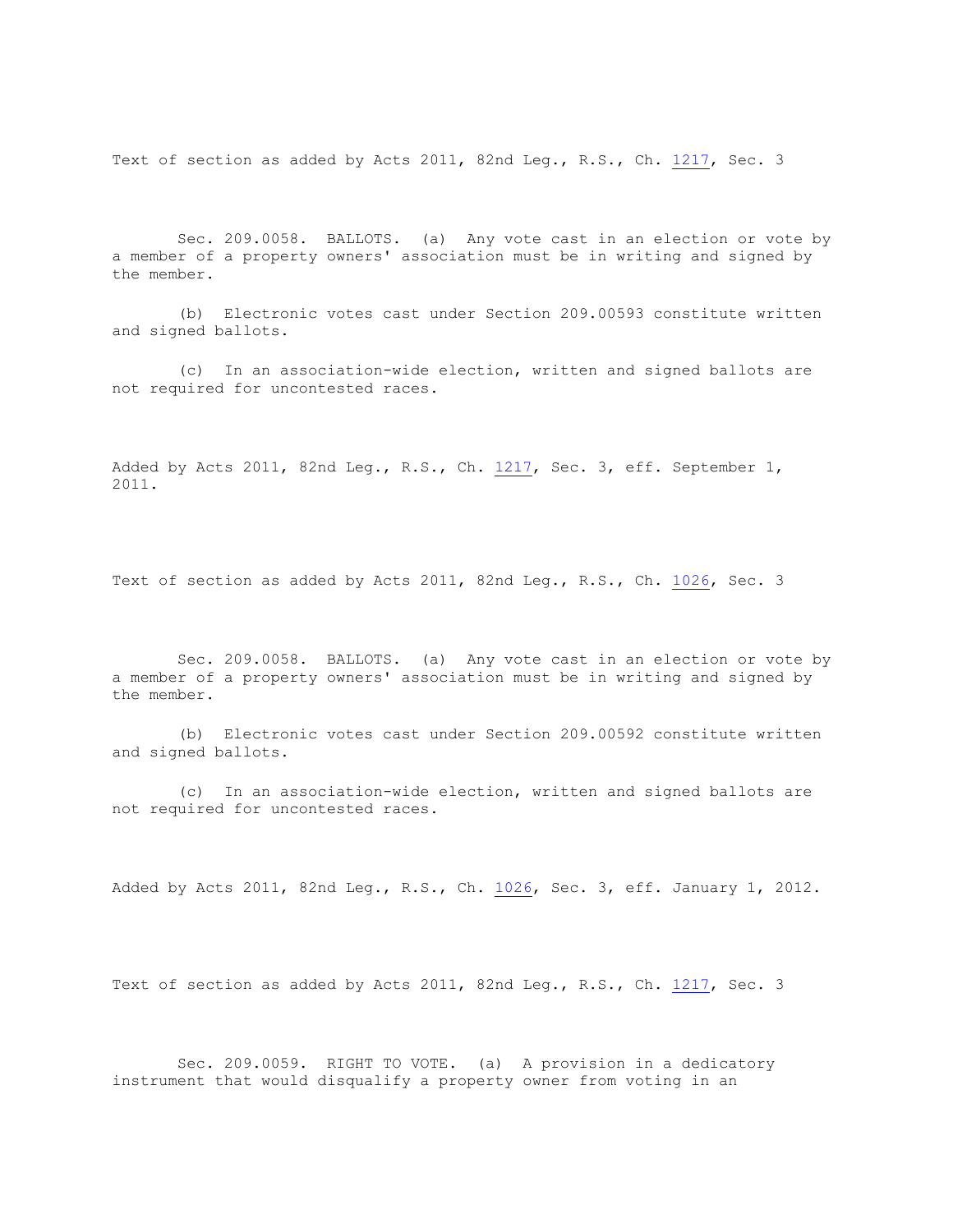association election of board members or on any matter concerning the rights or responsibilities of the owner is void.

(b) This section does not apply to a property owners' association that is subject to Chapter 552, Government Code, by application of Section 552.0036, Government Code.

Added by Acts 2011, 82nd Leg., R.S., Ch. [1217,](http://www.legis.state.tx.us/tlodocs/82R/billtext/html/SB00472F.HTM) Sec. 3, eff. September 1, 2011.

Text of section as added by Acts 2011, 82nd Leg., R.S., Ch. [1026,](http://www.legis.state.tx.us/tlodocs/82R/billtext/html/HB02761F.HTM) Sec. 3

Sec. 209.0059. RIGHT TO VOTE. (a) A provision in a dedicatory instrument that would disqualify a property owner from voting in a property owners' association election of board members or on any matter concerning the rights or responsibilities of the owner is void.

(b) This section does not apply to a property owners' association that is subject to Chapter 552, Government Code, by application of Section 552.0036, Government Code.

Added by Acts 2011, 82nd Leg., R.S., Ch. [1026,](http://www.legis.state.tx.us/tlodocs/82R/billtext/html/HB02761F.HTM) Sec. 3, eff. January 1, 2012.

Sec. 209.00591. BOARD MEMBERSHIP. (a) Except as provided by this section, a provision in a dedicatory instrument that restricts a property owner's right to run for a position on the board of the property owners' association is void.

(b) If a board is presented with written, documented evidence from a database or other record maintained by a governmental law enforcement authority that a board member has been convicted of a felony or crime involving moral turpitude, the board member is immediately ineligible to serve on the board of the property owners' association, automatically considered removed from the board, and prohibited from future service on the board.

(c) The declaration may provide for a period of declarant control of the association during which a declarant, or persons designated by the declarant, may appoint and remove board members and the officers of the association, other than board members or officers elected by members of the property owners' association. Regardless of the period of declarant control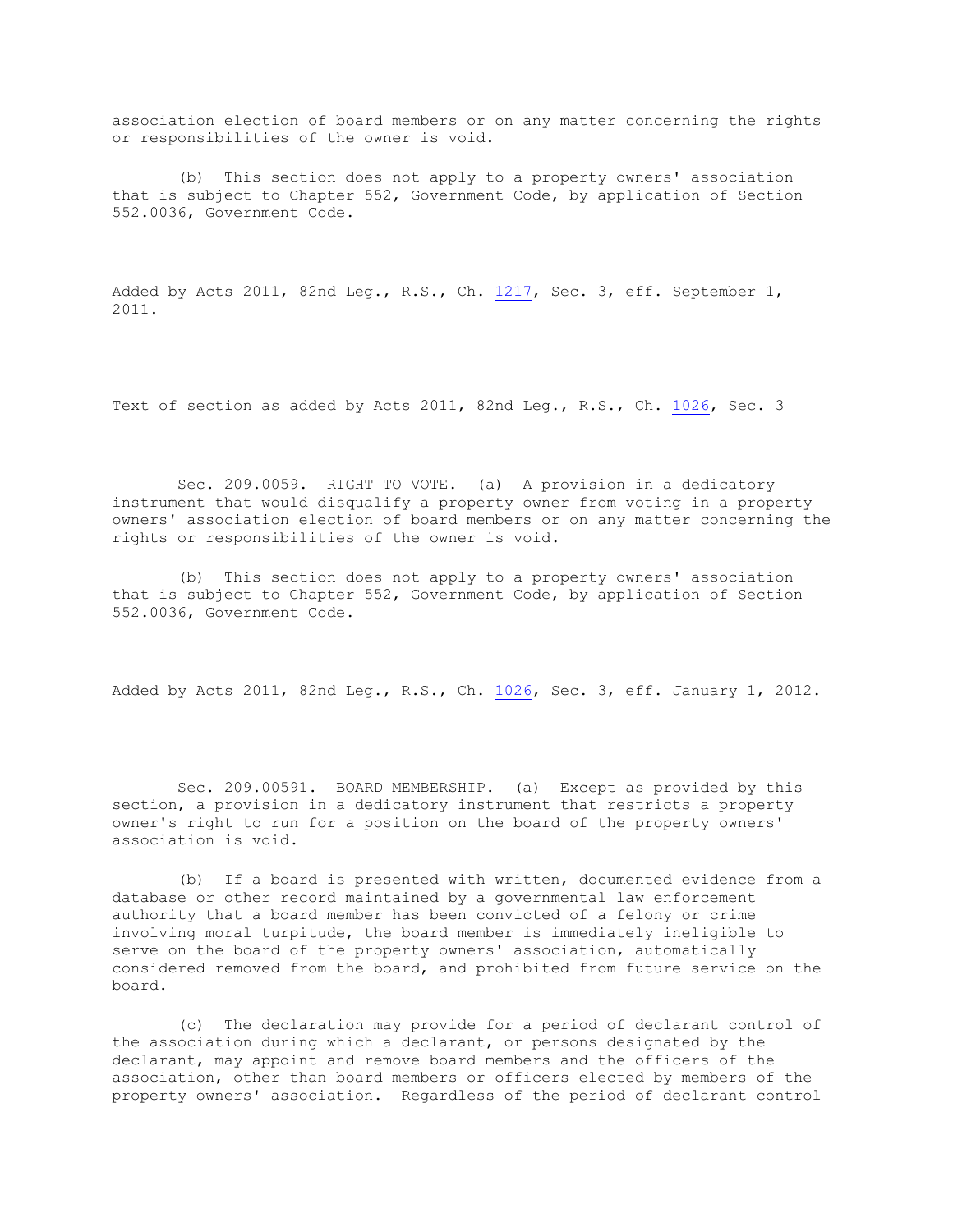provided by the declaration, on or before the 120th day after the date 75 percent of the lots that may be created and made subject to the declaration are conveyed to owners other than a declarant, at least one-third of the board members must be elected by owners other than the declarant. If the declaration does not include the number of lots that may be created and made subject to the declaration, at least one-third of the board members must be elected by owners other than the declarant not later than the 10th anniversary of the date the declaration was recorded.

Added by Acts 2011, 82nd Leg., R.S., Ch. [1026,](http://www.legis.state.tx.us/tlodocs/82R/billtext/html/HB02761F.HTM) Sec. 3, eff. January 1, 2012.

Text of section as added by Acts 2011, 82nd Leg., R.S., Ch. [1217,](http://www.legis.state.tx.us/tlodocs/82R/billtext/html/SB00472F.HTM) Sec. 3

For text of section as added by Acts 2011, 82nd Leg., R.S., Ch. [1026,](http://www.legis.state.tx.us/tlodocs/82R/billtext/html/HB02761F.HTM) Sec. 3, see other Sec. 209.00592.

Sec. 209.00592. BOARD MEMBERSHIP. (a) Except as provided by Subsection (b), a provision in a dedicatory instrument that restricts a property owner's right to run for a position on the board of the property owners' association is void.

(b) If a board is presented with written, documented evidence from a database or other record maintained by a governmental law enforcement authority that a board member has been convicted of a felony or crime involving moral turpitude, the board member is immediately ineligible to serve on the board of the property owners' association, automatically considered removed from the board, and prohibited from future service on the board.

Added by Acts 2011, 82nd Leg., R.S., Ch. [1217,](http://www.legis.state.tx.us/tlodocs/82R/billtext/html/SB00472F.HTM) Sec. 3, eff. September 1, 2011.

Text of section as added by Acts 2011, 82nd Leg., R.S., Ch. [1026,](http://www.legis.state.tx.us/tlodocs/82R/billtext/html/HB02761F.HTM) Sec. 3

For text of section as added by Acts 2011, 82nd Leg., R.S., Ch. [1217,](http://www.legis.state.tx.us/tlodocs/82R/billtext/html/SB00472F.HTM) Sec. 3, see other Sec. 209.00592.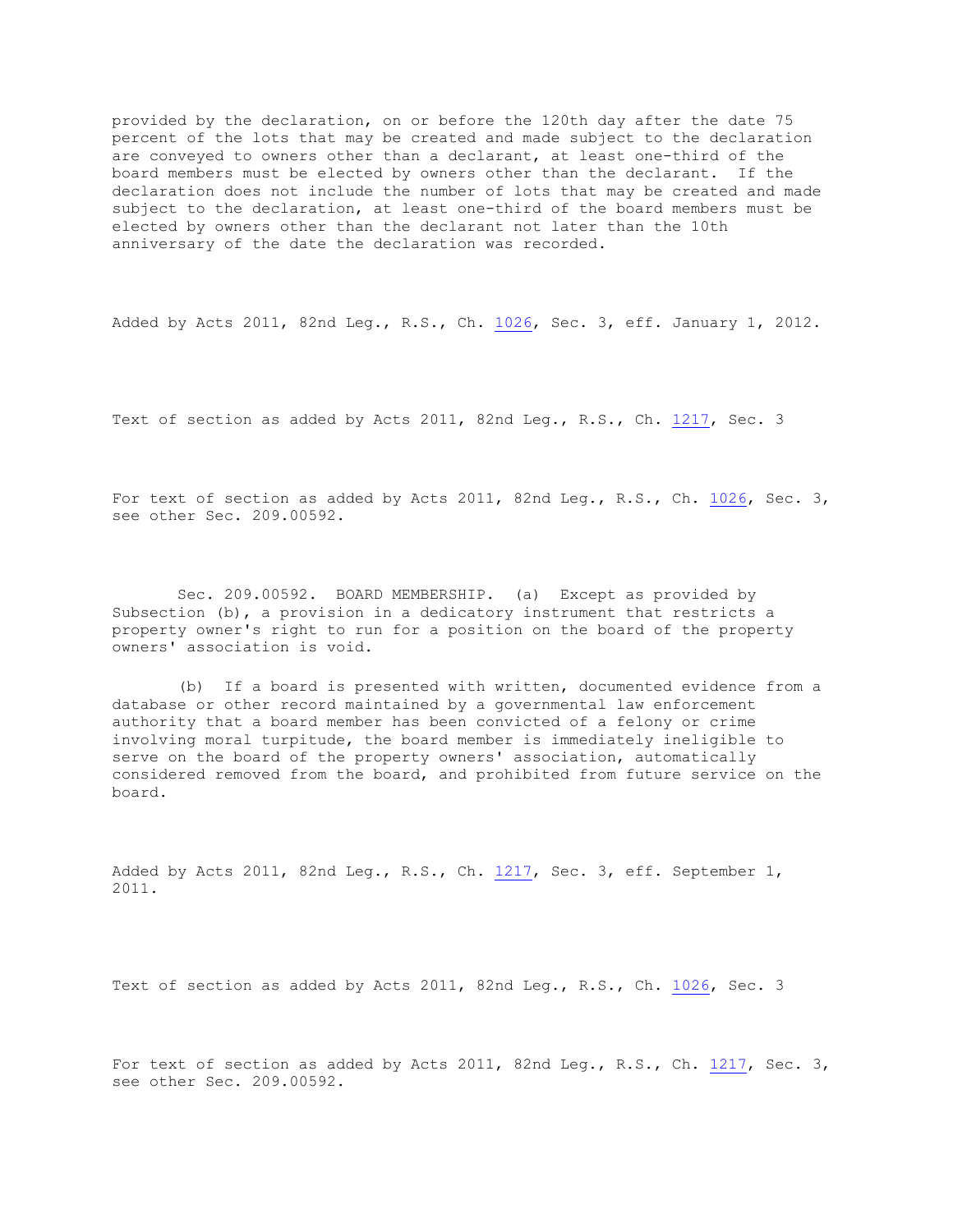Sec. 209.00592. VOTING; QUORUM. (a) The voting rights of an owner may be cast or given:

(1) in person or by proxy at a meeting of the property owners' association;

(2) by absentee ballot in accordance with this section;

(3) by electronic ballot in accordance with this section; or

(4) by any method of representative or delegated voting provided by a dedicatory instrument.

(b) An absentee or electronic ballot:

(1) may be counted as an owner present and voting for the purpose of establishing a quorum only for items appearing on the ballot;

(2) may not be counted, even if properly delivered, if the owner attends any meeting to vote in person, so that any vote cast at a meeting by a property owner supersedes any vote submitted by absentee or electronic ballot previously submitted for that proposal; and

(3) may not be counted on the final vote of a proposal if the motion was amended at the meeting to be different from the exact language on the absentee or electronic ballot.

(c) A solicitation for votes by absentee ballot must include:

(1) an absentee ballot that contains each proposed action and provides an opportunity to vote for or against each proposed action;

(2) instructions for delivery of the completed absentee ballot, including the delivery location; and

(3) the following language: "By casting your vote via absentee ballot you will forgo the opportunity to consider and vote on any action from the floor on these proposals, if a meeting is held. This means that if there are amendments to these proposals your votes will not be counted on the final vote on these measures. If you desire to retain this ability, please attend any meeting in person. You may submit an absentee ballot and later choose to attend any meeting in person, in which case any in-person vote will prevail."

(d) For the purposes of this section, "electronic ballot" means a ballot:

- (1) given by:
	- (A) e-mail;
	- (B) facsimile; or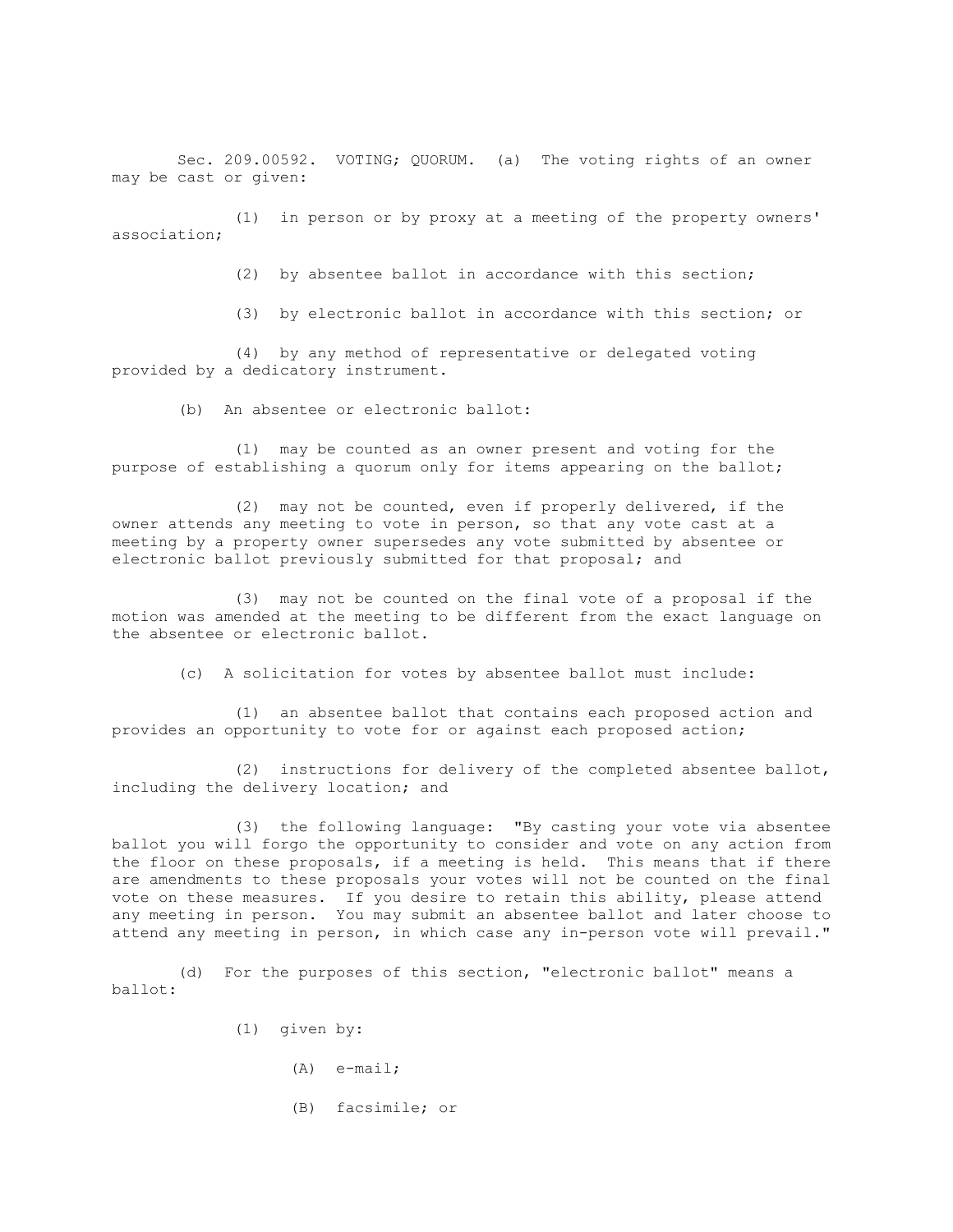(C) posting on an Internet website;

(2) for which the identity of the property owner submitting the ballot can be confirmed; and

(3) for which the property owner may receive a receipt of the electronic transmission and receipt of the owner's ballot.

(e) If an electronic ballot is posted on an Internet website, a notice of the posting shall be sent to each owner that contains instructions on obtaining access to the posting on the website.

(f) This section supersedes any contrary provision in a dedicatory instrument.

(g) This section does not apply to a property owners' association that is subject to Chapter 552, Government Code, by application of Section 552.0036, Government Code.

Added by Acts 2011, 82nd Leg., R.S., Ch. [1026,](http://www.legis.state.tx.us/tlodocs/82R/billtext/html/HB02761F.HTM) Sec. 3, eff. January 1, 2012.

Text of section as added by Acts 2011, 82nd Leg., R.S., Ch. [1217,](http://www.legis.state.tx.us/tlodocs/82R/billtext/html/SB00472F.HTM) Sec. 3

For text of section as added by Acts 2011, 82nd Leg., R.S., Ch. [1026,](http://www.legis.state.tx.us/tlodocs/82R/billtext/html/HB02761F.HTM) Sec. 3, see other Sec. 209.00593.

Sec. 209.00593. VOTING; QUORUM. (a) The voting rights of an owner may be cast or given:

(1) in person or by proxy at a meeting of the property owners' association;

(2) by absentee ballot in accordance with this section;

(3) by electronic ballot in accordance with this section; or

(4) by any method of representative or delegated voting provided by a dedicatory instrument.

(b) An absentee or electronic ballot:

(1) may be counted as an owner present and voting for the purpose of establishing a quorum only for items appearing on the ballot;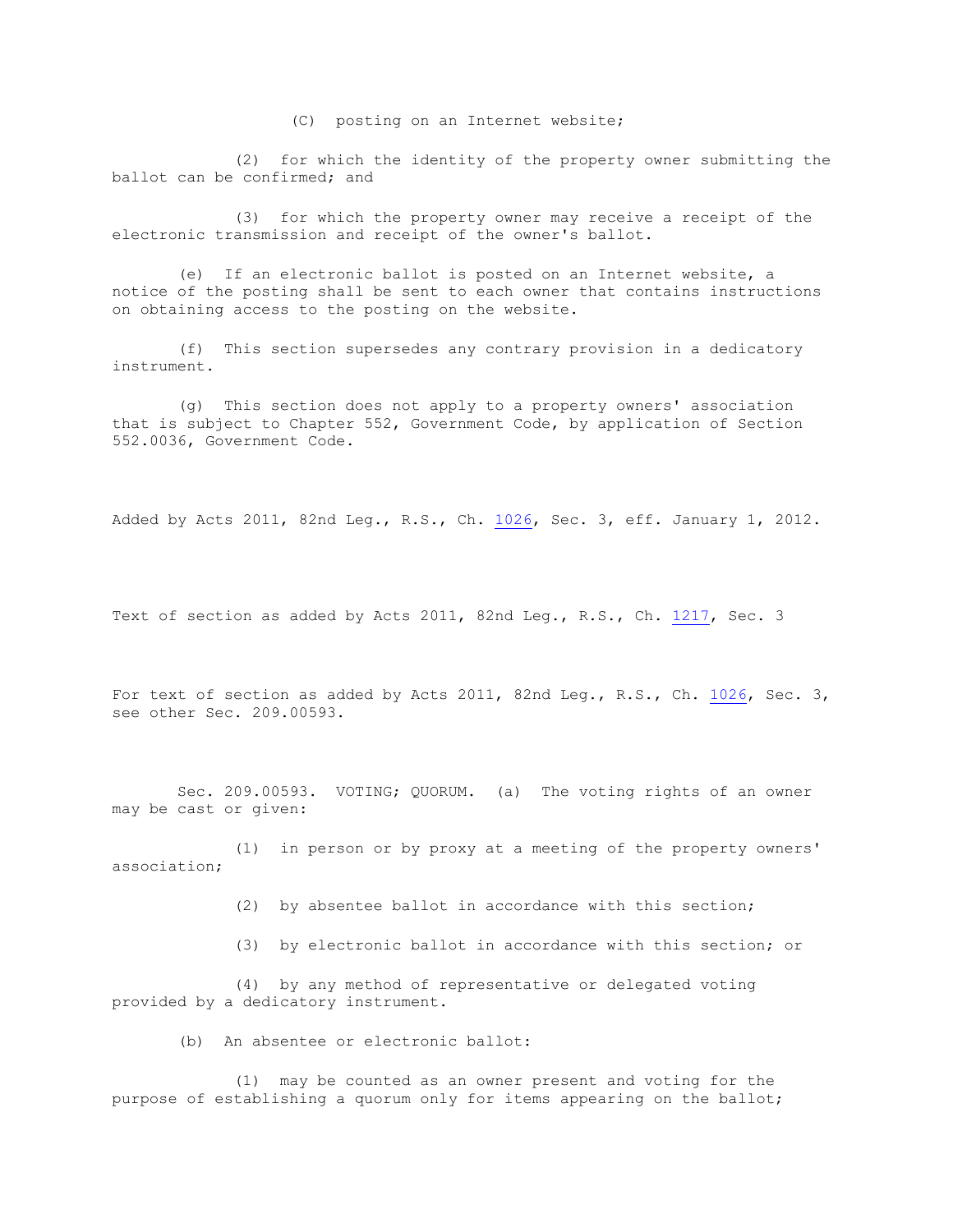(2) may not be counted, even if properly delivered, if the owner attends any meeting to vote in person, so that any vote cast at a meeting by a property owner supersedes any vote submitted by absentee or electronic ballot previously submitted for that proposal; and

(3) may not be counted on the final vote of a proposal if the motion was amended at the meeting to be different from the exact language on the absentee or electronic ballot.

(c) A solicitation for votes by absentee ballot must include:

(1) an absentee ballot that contains each proposed action and provides an opportunity to vote for or against each proposed action;

(2) instructions for delivery of the completed absentee ballot, including the delivery location; and

(3) the following language: "By casting your vote via absentee ballot you will forgo the opportunity to consider and vote on any action from the floor on these proposals, if a meeting is held. This means that if there are amendments to these proposals your votes will not be counted on the final vote on these measures. If you desire to retain this ability, please attend any meeting in person. You may submit an absentee ballot and later choose to attend any meeting in person, in which case any in-person vote will prevail."

(d) For the purposes of this section, "electronic ballot" means a ballot:

(1) given by:

- (A) e-mail;
- (B) facsimile; or
- (C) posting on an Internet website;

(2) for which the identity of the property owner submitting the ballot can be confirmed; and

(3) for which the property owner may receive a receipt of the electronic transmission and receipt of the owner's ballot.

(e) If an electronic ballot is posted on an Internet website, a notice of the posting shall be sent to each owner that contains instructions on obtaining access to the posting on the website.

(f) This section supersedes any contrary provision in a dedicatory instrument.

(g) This section does not apply to a property owners' association that is subject to Chapter 552, Government Code, by application of Section 552.0036, Government Code.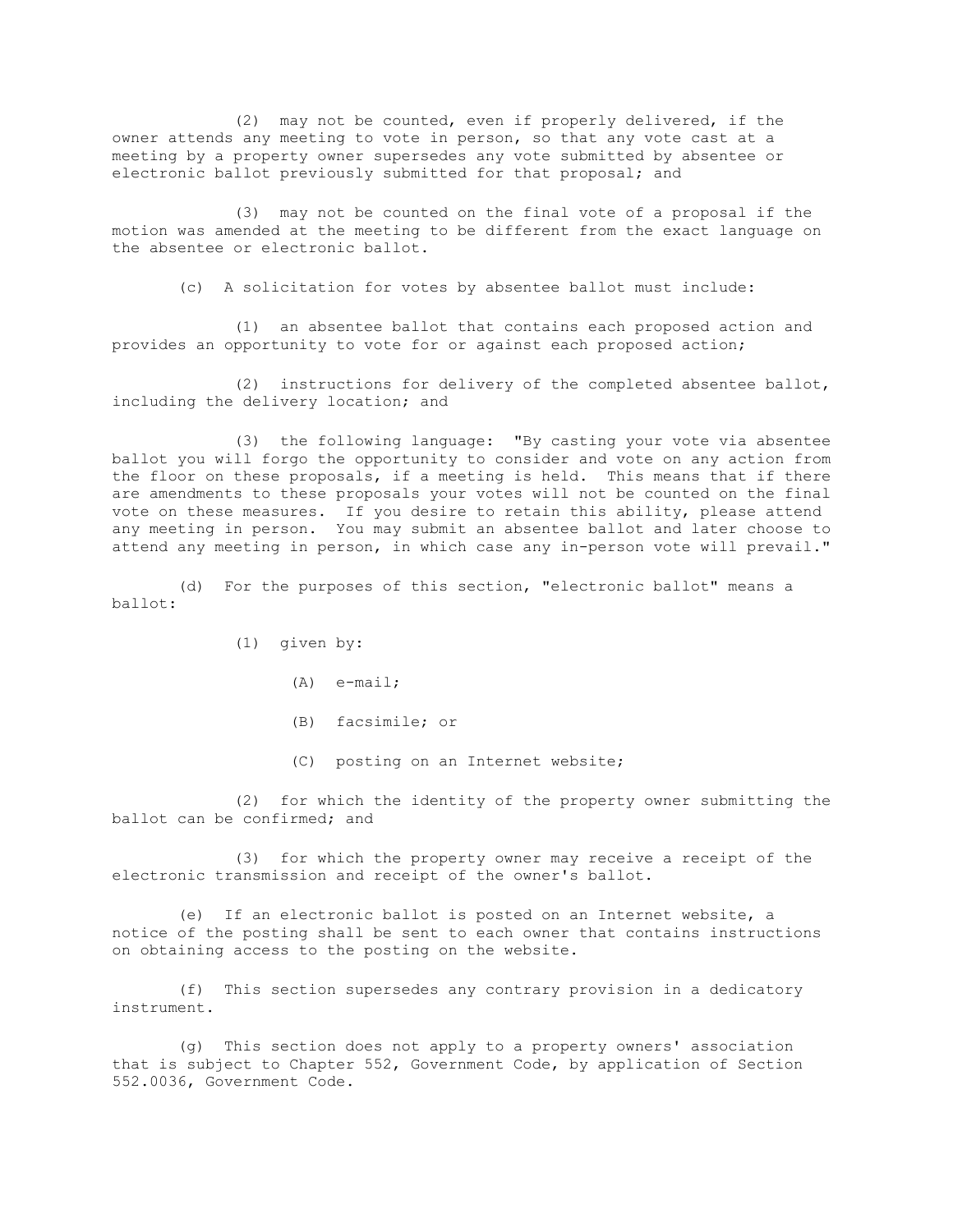Added by Acts 2011, 82nd Leg., R.S., Ch. [1026,](http://www.legis.state.tx.us/tlodocs/82R/billtext/html/HB02761F.HTM) Sec. 3, eff. January 1, 2012.

Text of section as added by Acts 2011, 82nd Leg., R.S., Ch. [1026,](http://www.legis.state.tx.us/tlodocs/82R/billtext/html/HB02761F.HTM) Sec. 3

For text of section as added by Acts 2011, 82nd Leq., R.S., Ch. [1217,](http://www.legis.state.tx.us/tlodocs/82R/billtext/html/SB00472F.HTM) Sec. 3, see other Sec. 209.00593.

Sec. 209.00593. ELECTION OF BOARD MEMBERS. (a) Notwithstanding any provision in a dedicatory instrument, any board member whose term has expired must be elected by owners who are members of the property owners' association. A board member may be appointed by the board only to fill a vacancy caused by a resignation, death, or disability. A board member appointed to fill a vacant position shall serve the unexpired term of the predecessor board member.

(b) The board of a property owners' association may amend the bylaws of the property owners' association to provide for elections to be held as required by Subsection (a).

(c) The appointment of a board member in violation of this section is void.

(d) This section does not apply to the appointment of a board member during a development period. In this subsection, "development period" means a period stated in a declaration during which a declarant reserves:

(1) a right to facilitate the development, construction, and marketing of the subdivision; and

(2) a right to direct the size, shape, and composition of the subdivision.

(e) This section does not apply to a representative board whose members or delegates are elected or appointed by representatives of a property owners' association who are elected by owner members of a property owners' association.

Added by Acts 2011, 82nd Leg., R.S., Ch. [1026,](http://www.legis.state.tx.us/tlodocs/82R/billtext/html/HB02761F.HTM) Sec. 3, eff. January 1, 2012.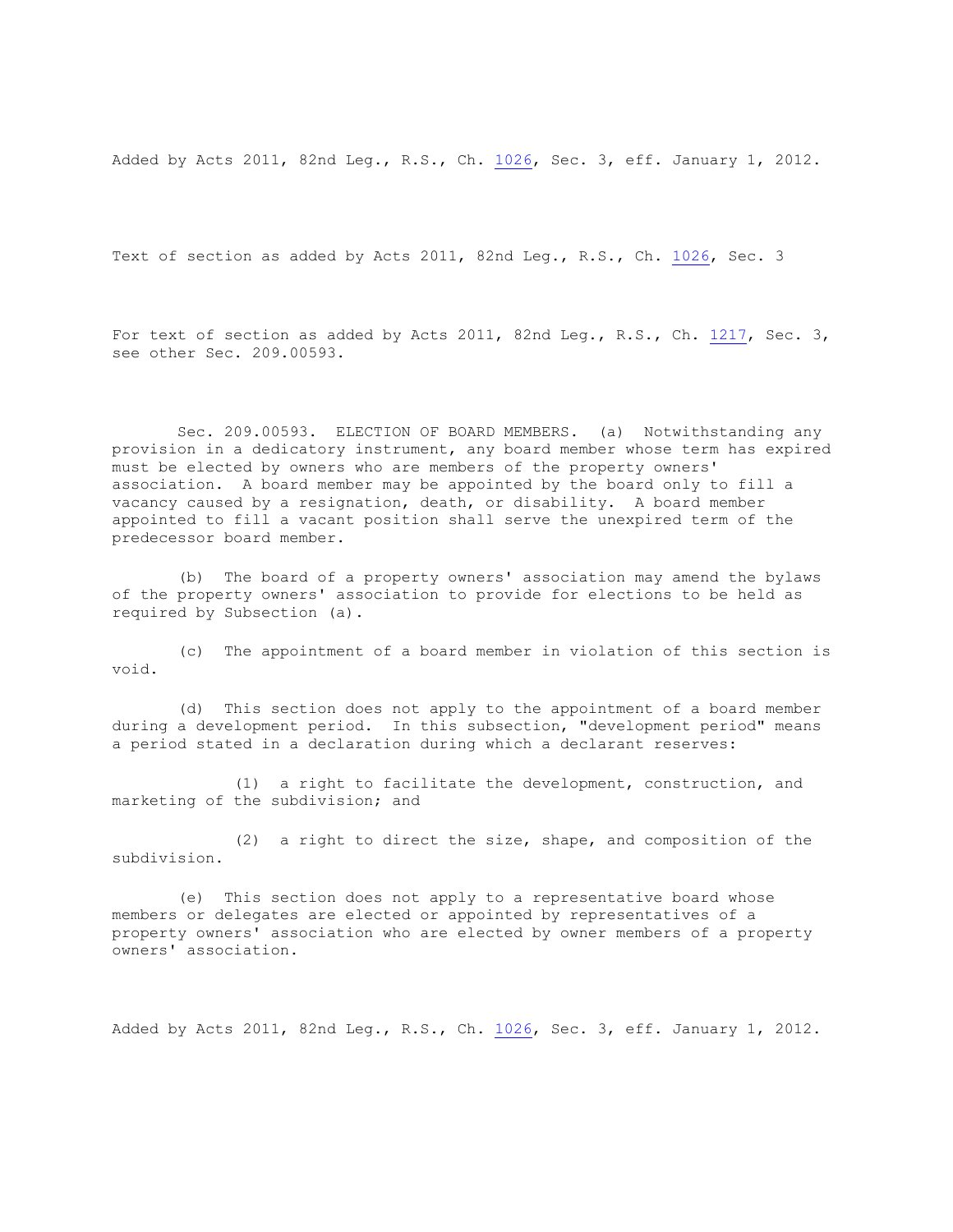Sec. 209.00594. TABULATION OF AND ACCESS TO BALLOTS. (a) Notwithstanding any other provision of this chapter or any other law, a person who is a candidate in a property owners' association election or who is otherwise the subject of an association vote, or a person related to that person within the third degree by consanguinity or affinity, as determined under Chapter 573, Government Code, may not tabulate or otherwise be given access to the ballots cast in that election or vote except as provided by this section.

(b) A person other than a person described by Subsection (a) may tabulate votes in an association election or vote but may not disclose to any other person how an individual voted.

(c) Notwithstanding any other provision of this chapter or any other law, a person other than a person who tabulates votes under Subsection (b), including a person described by Subsection (a), may be given access to the ballots cast in the election or vote only as part of a recount process authorized by law.

Added by Acts 2011, 82nd Leg., R.S., Ch. [1217,](http://www.legis.state.tx.us/tlodocs/82R/billtext/html/SB00472F.HTM) Sec. 3, eff. September 1, 2011.

Sec. 209.006. NOTICE REQUIRED BEFORE ENFORCEMENT ACTION. (a) Before a property owners' association may suspend an owner's right to use a common area, file a suit against an owner other than a suit to collect a regular or special assessment or foreclose under an association's lien, charge an owner for property damage, or levy a fine for a violation of the restrictions or bylaws or rules of the association, the association or its agent must give written notice to the owner by certified mail, return receipt requested.

(b) The notice must:

(1) describe the violation or property damage that is the basis for the suspension action, charge, or fine and state any amount due the association from the owner; and

(2) inform the owner that the owner:

(A) is entitled to a reasonable period to cure the violation and avoid the fine or suspension unless the owner was given notice and a reasonable opportunity to cure a similar violation within the preceding six months;

(B) may request a hearing under Section 209.007 on or before the 30th day after the date the owner receives the notice; and

(C) may have special rights or relief related to the enforcement action under federal law, including the Servicemembers Civil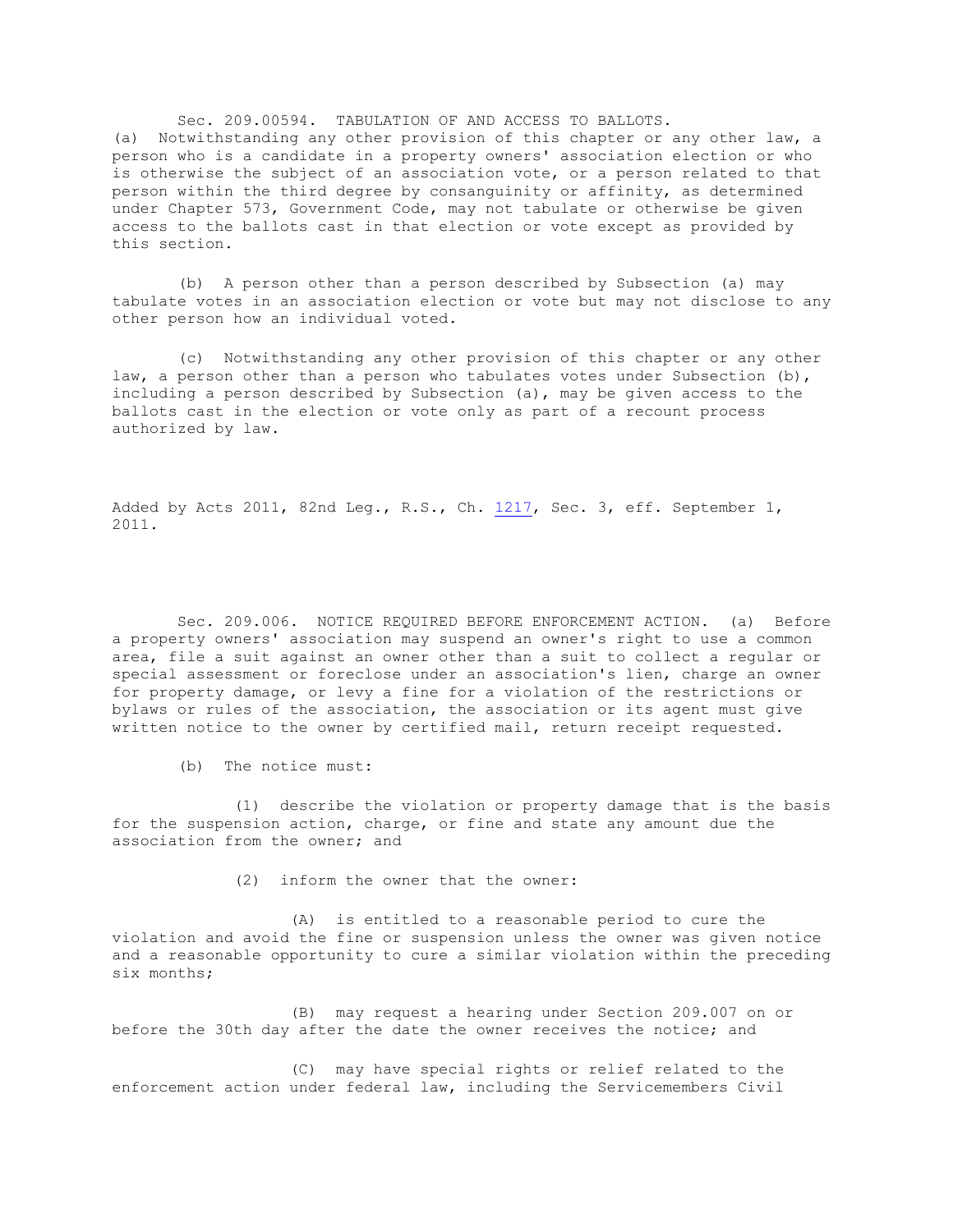Relief Act (50 U.S.C. app. Section 501 et seq.), if the owner is serving on active military duty.

Added by Acts 2001, 77th Leg., ch. 926, Sec. 1, eff. Jan. 1, 2002.

Amended by:

Acts 2011, 82nd Leg., R.S., Ch. [252,](http://www.legis.state.tx.us/tlodocs/82R/billtext/html/HB01127F.HTM) Sec. 3, eff. January 1, 2012.

Text of section as added by Acts 2011, 82nd Leg., R.S., Ch. [1142,](http://www.legis.state.tx.us/tlodocs/82R/billtext/html/HB01821F.HTM) Sec. 7

For text of section as added by Acts 2011, 82nd Leg., R.S., Ch. [1282,](http://www.legis.state.tx.us/tlodocs/82R/billtext/html/HB01228F.HTM) Sec. 2, see other Sec. 209.0062.

Sec. 209.0062. ALTERNATIVE PAYMENT SCHEDULE FOR CERTAIN ASSESSMENTS. (a) A property owners' association shall file the association's alternative payment schedule guidelines adopted under this section in the real property records of each county in which the subdivision is located.

(b) A property owners' association composed of more than 14 lots shall adopt reasonable guidelines to establish an alternative payment schedule by which an owner may make partial payments to the property owners' association for delinquent regular or special assessments or any other amount owed to the association without accruing additional monetary penalties. For purposes of this section, monetary penalties do not include reasonable costs associated with administering the payment plan or interest.

(c) The minimum term for a payment plan offered by a property owners' association is three months.

(d) A property owners' association may not allow a payment plan for any amount that extends more than 18 months from the date of the owner's request for a payment plan. The association is not required to enter into a payment plan with an owner who failed to honor the terms of a previous payment plan during the two years following the owner's default under the previous payment plan.

(e) A property owners' association's failure to file as required by this section the association's guidelines in the real property records of each county in which the subdivision is located does not prohibit a property owner from receiving an alternative payment schedule by which the owner may make partial payments to the property owners' association for delinquent regular or special assessments or any other amount owed to the association without accruing additional monetary penalties, as defined by Subsection (b).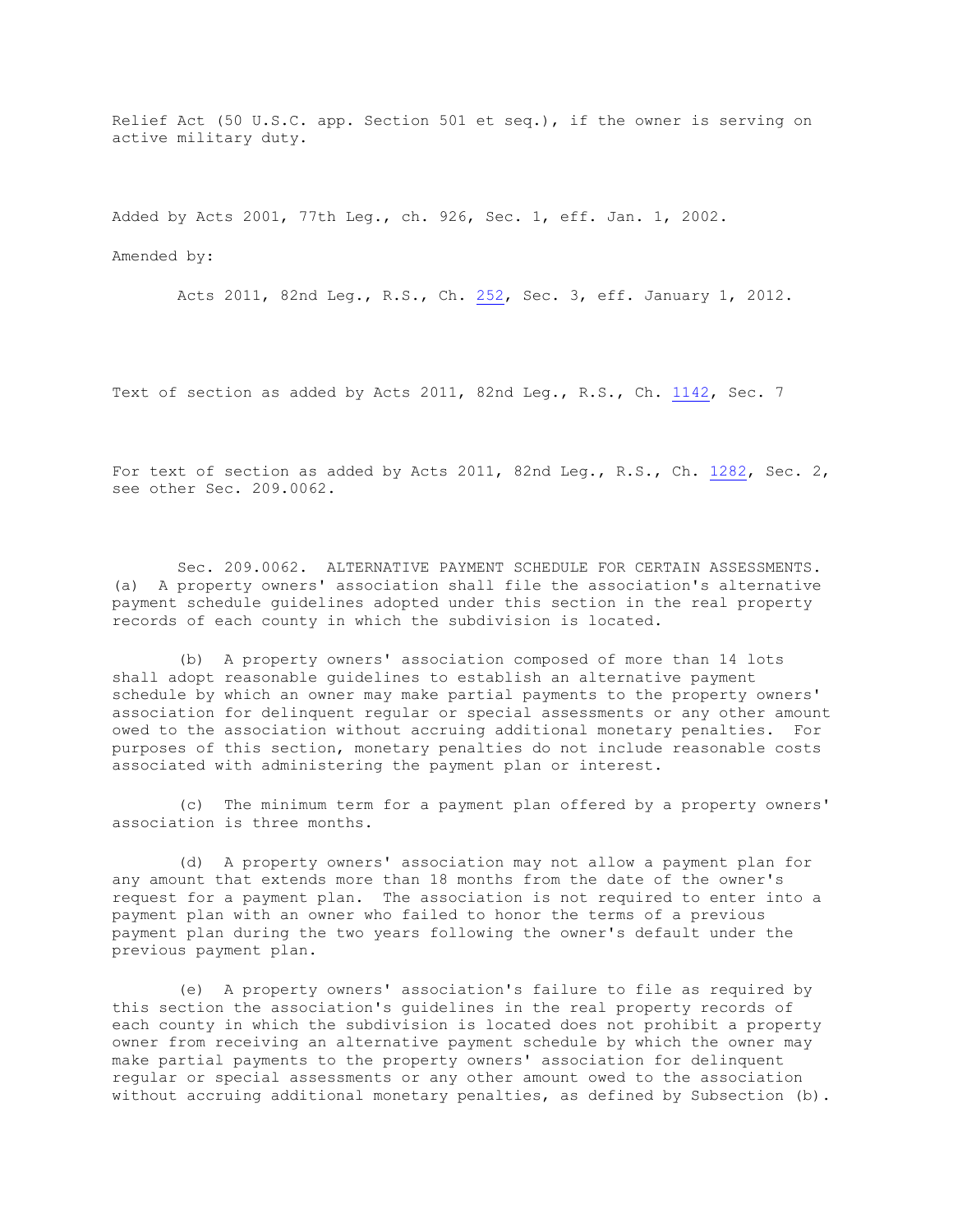Added by Acts 2011, 82nd Leg., R.S., Ch. [1142,](http://www.legis.state.tx.us/tlodocs/82R/billtext/html/HB01821F.HTM) Sec. 7, eff. January 1, 2012.

Text of section as added by Acts 2011, 82nd Leg., R.S., Ch. [1282,](http://www.legis.state.tx.us/tlodocs/82R/billtext/html/HB01228F.HTM) Sec. 2

For text of section as added by Acts 2011, 82nd Leq., R.S., Ch. [1142,](http://www.legis.state.tx.us/tlodocs/82R/billtext/html/HB01821F.HTM) Sec. 7, see other Sec. 209.0062.

Sec. 209.0062. ALTERNATIVE PAYMENT SCHEDULE FOR CERTAIN ASSESSMENTS. (a) A property owners' association composed of more than 14 lots shall adopt reasonable guidelines to establish an alternative payment schedule by which an owner may make partial payments to the property owners' association for delinquent regular or special assessments or any other amount owed to the association without accruing additional monetary penalties. For purposes of this section, monetary penalties do not include reasonable costs associated with administering the payment plan or interest.

(b) The minimum term for a payment plan offered by a property owners' association is three months.

(c) A property owners' association may not allow a payment plan for any amount that extends more than 18 months from the date of the owner's request for a payment plan. The association is not required to enter into a payment plan with an owner who failed to honor the terms of a previous payment plan during the two years following the owner's default under the previous payment plan.

(d) A property owners' association shall file the association's guidelines under this section in the real property records of each county in which the subdivision is located.

(e) A property owners' association's failure to file as required by this section the association's guidelines in the real property records of each county in which the subdivision is located does not prohibit a property owner from receiving an alternative payment schedule by which the owner may make partial payments to the property owners' association for delinquent regular or special assessments or any other amount owed to the association without accruing additional monetary penalties, as defined by Subsection (a).

Added by Acts 2011, 82nd Leg., R.S., Ch. [1282,](http://www.legis.state.tx.us/tlodocs/82R/billtext/html/HB01228F.HTM) Sec. 2, eff. January 1, 2012.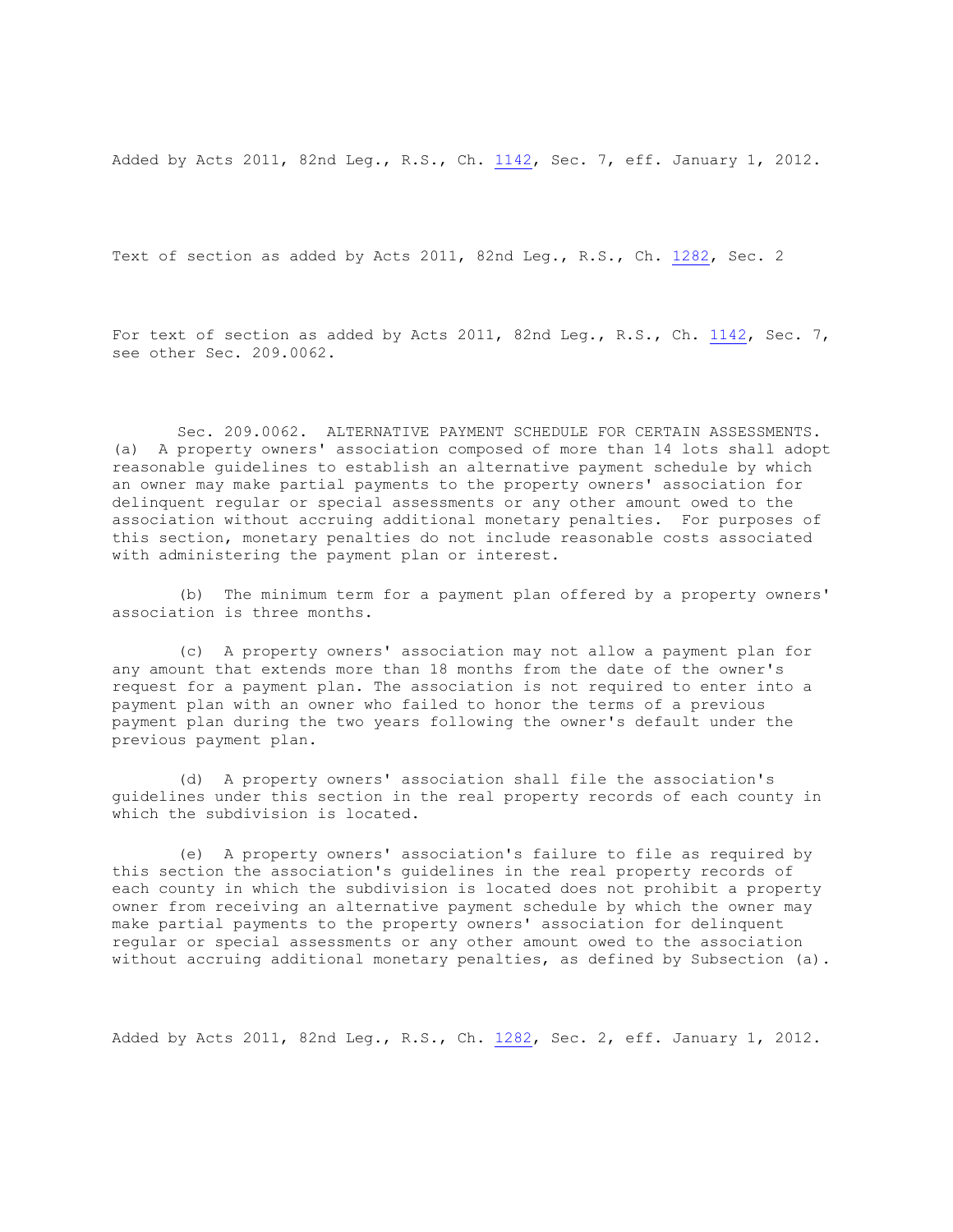Sec. 209.0063. PRIORITY OF PAYMENTS. (a) Except as provided by Subsection (b), a payment received by a property owners' association from the owner shall be applied to the owner's debt in the following order of priority:

- (1) any delinquent assessment;
- (2) any current assessment;

(3) any attorney's fees or third party collection costs incurred by the association associated solely with assessments or any other charge that could provide the basis for foreclosure;

(4) any attorney's fees incurred by the association that are not subject to Subdivision (3);

- (5) any fines assessed by the association; and
- (6) any other amount owed to the association.

(b) If, at the time the property owners' association receives a payment from a property owner, the owner is in default under a payment plan entered into with the association:

(1) the association is not required to apply the payment in the order of priority specified by Subsection (a); and

(2) in applying the payment, a fine assessed by the association may not be given priority over any other amount owed to the association.

Added by Acts 2011, 82nd Leg., R.S., Ch. [1282,](http://www.legis.state.tx.us/tlodocs/82R/billtext/html/HB01228F.HTM) Sec. 2, eff. January 1, 2012.

Sec. 209.0064. THIRD PARTY COLLECTIONS. (a) In this section, "collection agent" means a debt collector, as defined by Section 803 of the federal Fair Debt Collection Practices Act (15 U.S.C. Section 1692a).

(b) A property owners' association may not hold an owner liable for fees of a collection agent retained by the property owners' association unless the association first provides written notice to the owner by certified mail, return receipt requested, that:

(1) specifies each delinquent amount and the total amount of the payment required to make the account current;

(2) describes the options the owner has to avoid having the account turned over to a collection agent, including information regarding availability of a payment plan through the association; and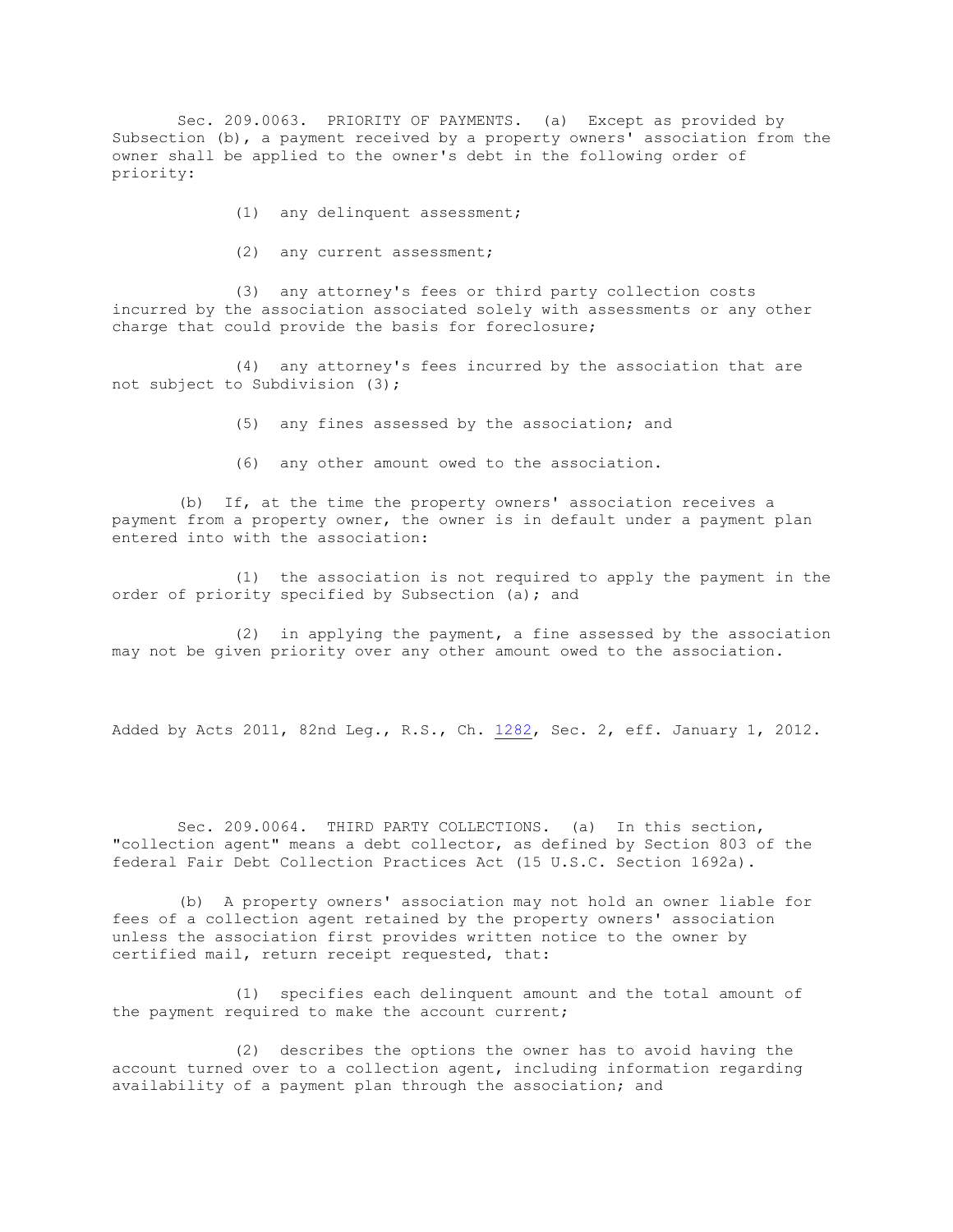(3) provides a period of at least 30 days for the owner to cure the delinquency before further collection action is taken.

(c) An owner is not liable for fees of a collection agent retained by the property owners' association if:

(1) the obligation for payment by the association to the association's collection agent for fees or costs associated with a collection action is in any way dependent or contingent on amounts recovered; or

(2) the payment agreement between the association and the association's collection agent does not require payment by the association of all fees to a collection agent for the action undertaken by the collection agent.

(d) The agreement between the property owners' association and the association's collection agent may not prohibit the owner from contacting the association board or the association's managing agent regarding the owner's delinquency.

(e) A property owners' association may not sell or otherwise transfer any interest in the association's accounts receivables for a purpose other than as collateral for a loan.

Added by Acts 2011, 82nd Leg., R.S., Ch. [1282,](http://www.legis.state.tx.us/tlodocs/82R/billtext/html/HB01228F.HTM) Sec. 2, eff. January 1, 2012.

Sec. 209.007. HEARING BEFORE BOARD; ALTERNATIVE DISPUTE RESOLUTION. (a) If the owner is entitled to an opportunity to cure the violation, the owner has the right to submit a written request for a hearing to discuss and verify facts and resolve the matter in issue before a committee appointed by the board of the property owners' association or before the board if the board does not appoint a committee.

(b) If a hearing is to be held before a committee, the notice prescribed by Section 209.006 must state that the owner has the right to appeal the committee's decision to the board by written notice to the board.

(c) The association shall hold a hearing under this section not later than the 30th day after the date the board receives the owner's request for a hearing and shall notify the owner of the date, time, and place of the hearing not later than the 10th day before the date of the hearing. The board or the owner may request a postponement, and, if requested, a postponement shall be granted for a period of not more than 10 days. Additional postponements may be granted by agreement of the parties. The owner or the association may make an audio recording of the meeting.

(d) The notice and hearing provisions of Section 209.006 and this section do not apply if the association files a suit seeking a temporary restraining order or temporary injunctive relief or files a suit that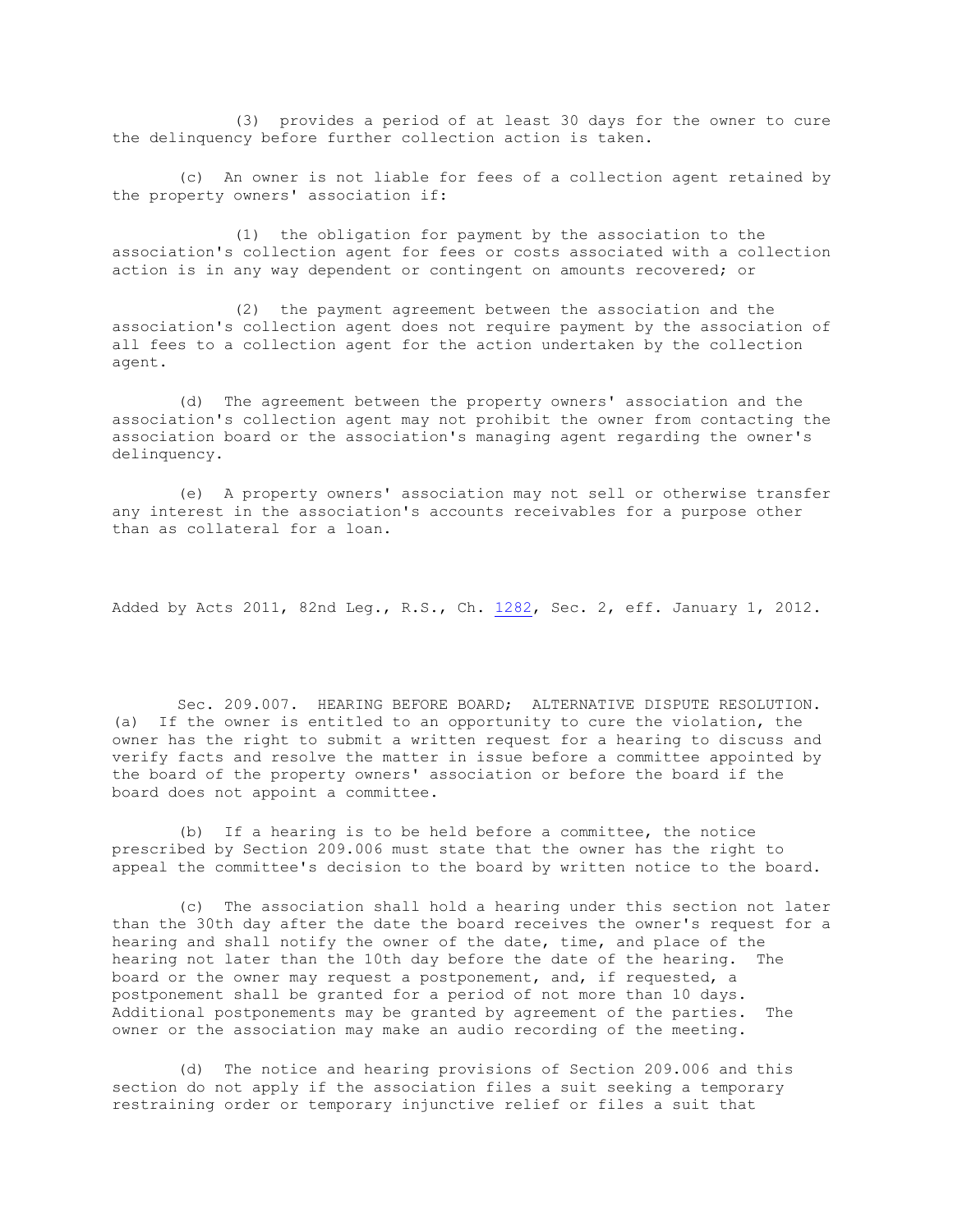includes foreclosure as a cause of action. If a suit is filed relating to a matter to which those sections apply, a party to the suit may file a motion to compel mediation. The notice and hearing provisions of Section 209.006 and this section do not apply to a temporary suspension of a person's right to use common areas if the temporary suspension is the result of a violation that occurred in a common area and involved a significant and immediate risk of harm to others in the subdivision. The temporary suspension is effective until the board makes a final determination on the suspension action after following the procedures prescribed by this section.

(e) An owner or property owners' association may use alternative dispute resolution services.

Added by Acts 2001, 77th Leg., ch. 926, Sec. 1, eff. Jan. 1, 2002.

Sec. 209.008. ATTORNEY'S FEES. (a) A property owners' association may collect reimbursement of reasonable attorney's fees and other reasonable costs incurred by the association relating to collecting amounts, including damages, due the association for enforcing restrictions or the bylaws or rules of the association only if the owner is provided a written notice that attorney's fees and costs will be charged to the owner if the delinquency or violation continues after a date certain.

(b) An owner is not liable for attorney's fees incurred by the association relating to a matter described by the notice under Section 209.006 if the attorney's fees are incurred before the conclusion of the hearing under Section 209.007 or, if the owner does not request a hearing under that section, before the date by which the owner must request a hearing. The owner's presence is not required to hold a hearing under Section 209.007.

(c) All attorney's fees, costs, and other amounts collected from an owner shall be deposited into an account maintained at a financial institution in the name of the association or its managing agent. Only members of the association's board or its managing agent or employees of its managing agent may be signatories on the account.

(d) On written request from the owner, the association shall provide copies of invoices for attorney's fees and other costs relating only to the matter for which the association seeks reimbursement of fees and costs.

(e) The notice provisions of Subsection (a) do not apply to a counterclaim of an association in a lawsuit brought against the association by a property owner.

(f) If the dedicatory instrument or restrictions of an association allow for nonjudicial foreclosure, the amount of attorney's fees that a property owners' association may include in a nonjudicial foreclosure sale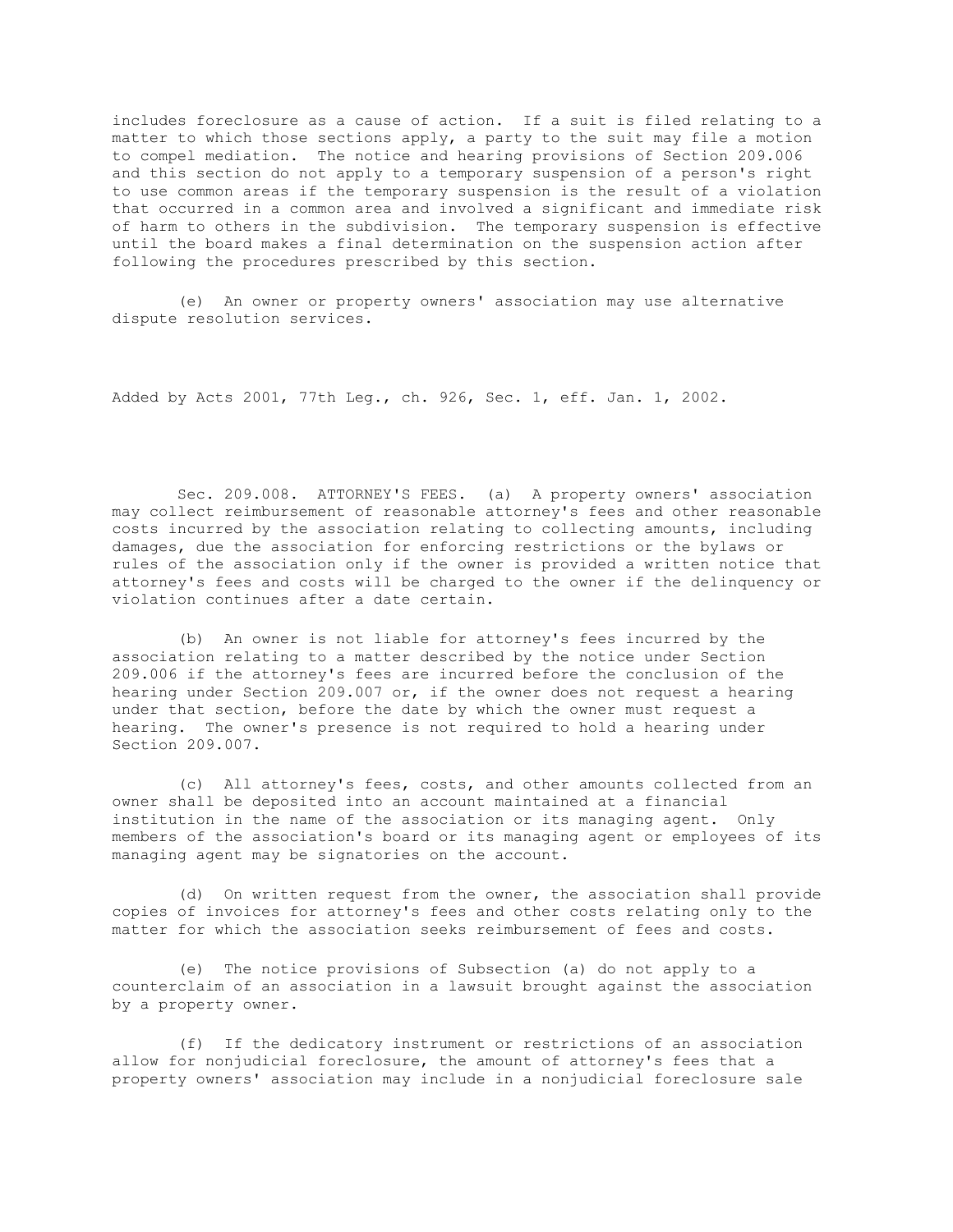for an indebtedness covered by a property owners' association's assessment lien is limited to the greater of:

(1) one-third of the amount of all actual costs and assessments, excluding attorney's fees, plus interest and court costs, if those amounts are permitted to be included by law or by the restrictive covenants governing the property; or

 $(2)$  \$2,500.

(g) Subsection (f) does not prevent a property owners' association from recovering or collecting attorney's fees in excess of the amounts prescribed by Subsection (f) by other means provided by law.

Added by Acts 2001, 77th Leg., ch. 926, Sec. 1, eff. Jan. 1, 2002.

Sec. 209.009. FORECLOSURE SALE PROHIBITED IN CERTAIN CIRCUMSTANCES. A property owners' association may not foreclose a property owners' association's assessment lien if the debt securing the lien consists solely of:

(1) fines assessed by the association;

(2) attorney's fees incurred by the association solely associated with fines assessed by the association; or

(3) amounts added to the owner's account as an assessment under Section 209.005(i).

Added by Acts 2001, 77th Leg., ch. 926, Sec. 1, eff. Jan. 1, 2002.

Amended by:

Acts 2011, 82nd Leg., R.S., Ch. [1026,](http://www.legis.state.tx.us/tlodocs/82R/billtext/html/HB02761F.HTM) Sec. 4, eff. January 1, 2012.

Sec. 209.0091. PREREQUISITES TO FORECLOSURE: NOTICE AND OPPORTUNITY TO CURE FOR CERTAIN OTHER LIENHOLDERS. (a) A property owners' association may not foreclose a property owners' association assessment lien on real property by giving notice of sale under Section 51.002 or commencing a judicial foreclosure action unless the association has:

(1) provided written notice of the total amount of the delinquency giving rise to the foreclosure to any other holder of a lien of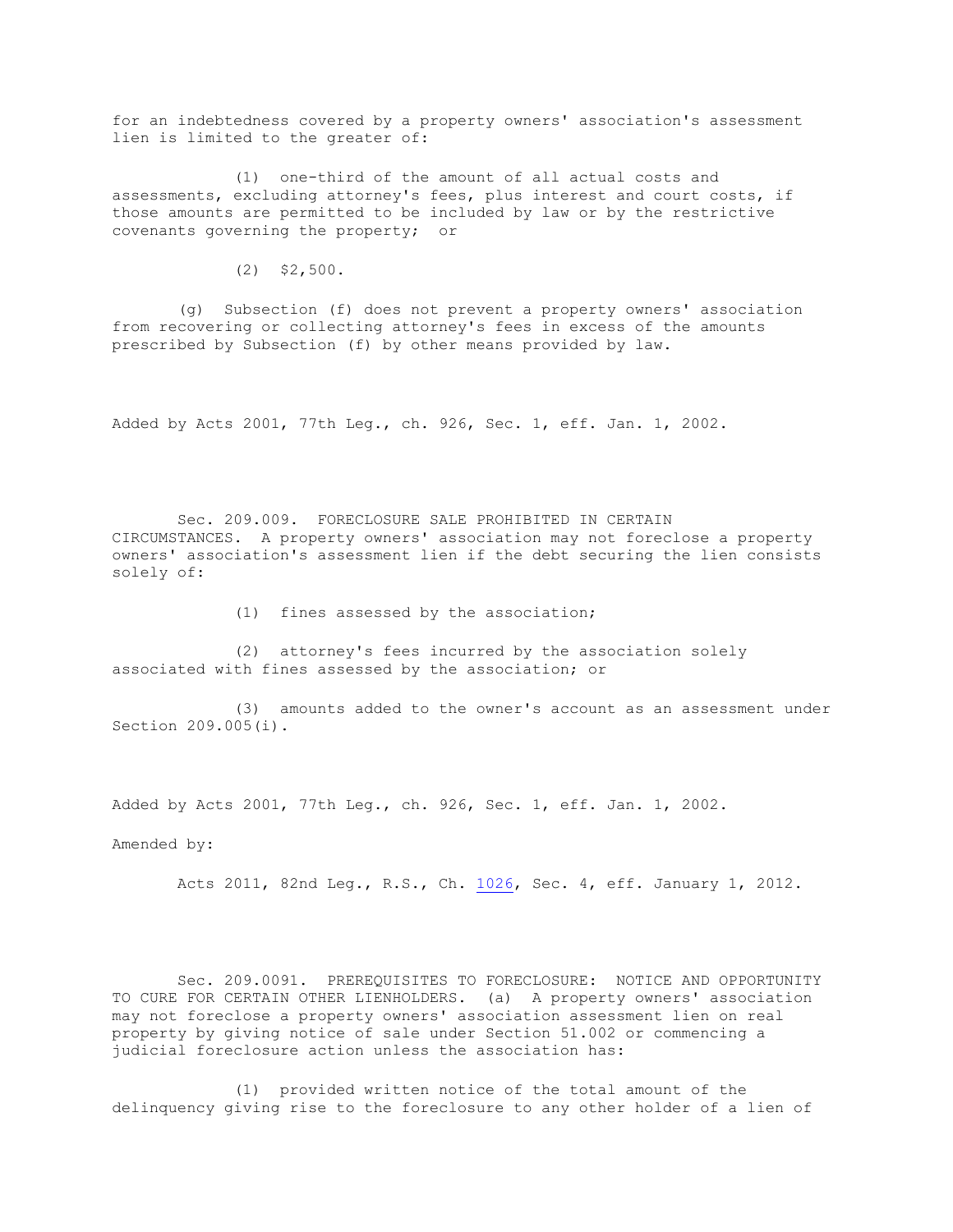record on the property whose lien is inferior or subordinate to the association's lien and is evidenced by a deed of trust; and

(2) provided the recipient of the notice an opportunity to cure the delinquency before the 61st day after the date the recipient receives the notice.

(b) Notice under this section must be sent by certified mail, return receipt requested, to the address for the lienholder shown in the deed records relating to the property that is subject to the property owners' association assessment lien.

Added by Acts 2011, 82nd Leg., R.S., Ch. [1282,](http://www.legis.state.tx.us/tlodocs/82R/billtext/html/HB01228F.HTM) Sec. 2, eff. January 1, 2012.

Sec. 209.0092. JUDICIAL FORECLOSURE REQUIRED. (a) Except as provided by Subsection (c) and subject to Section 209.009, a property owners' association may not foreclose a property owners' association assessment lien unless the association first obtains a court order in an application for expedited foreclosure under the rules adopted by the supreme court under Subsection (b). A property owners' association may use the procedure described by this subsection to foreclose any lien described by the association's dedicatory instruments.

(b) The supreme court, as an exercise of the court's authority under Section 74.024, Government Code, shall adopt rules establishing expedited foreclosure proceedings for use by a property owners' association in foreclosing an assessment lien of the association. The rules adopted under this subsection must be substantially similar to the rules adopted by the supreme court under Section 50(r), Article XVI, Texas Constitution.

(c) Expedited foreclosure is not required under this section if the owner of the property that is subject to foreclosure agrees in writing at the time the foreclosure is sought to waive expedited foreclosure under this section. A waiver under this subsection may not be required as a condition of the transfer of title to real property.

Added by Acts 2011, 82nd Leg., R.S., Ch. [1282,](http://www.legis.state.tx.us/tlodocs/82R/billtext/html/HB01228F.HTM) Sec. 2, eff. September 1, 2011.

Sec. 209.0093. REMOVAL OR ADOPTION OF FORECLOSURE AUTHORITY. A provision granting a right to foreclose a lien on real property for unpaid amounts due to a property owners' association may be removed from a dedicatory instrument or adopted in a dedicatory instrument by a vote of at least 67 percent of the total votes allocated to property owners in the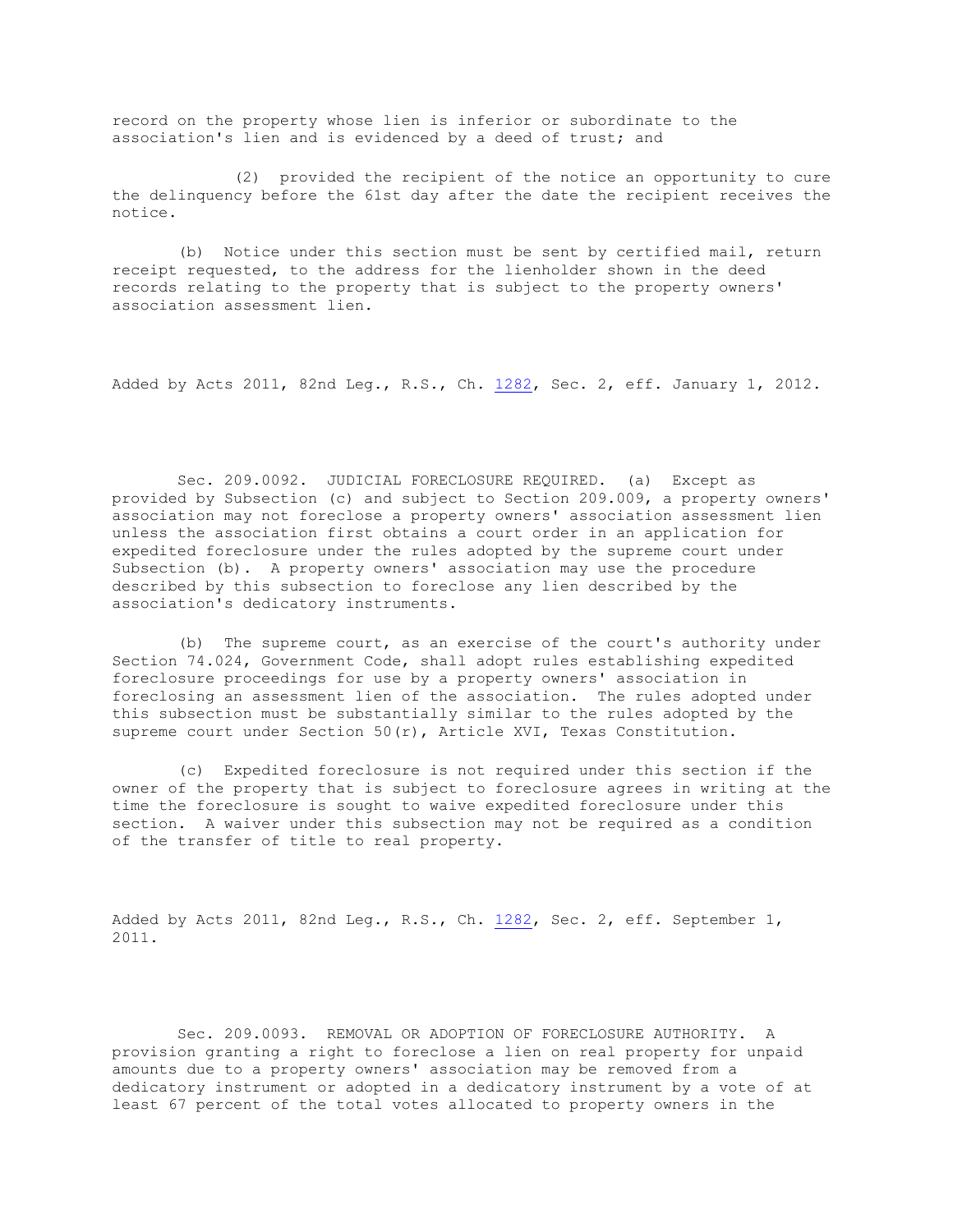property owners' association. Owners holding at least 10 percent of all voting interests in the property owners' association may petition the association and require a special meeting to be called for the purposes of taking a vote for the purposes of this section.

Added by Acts 2011, 82nd Leg., R.S., Ch. [1282,](http://www.legis.state.tx.us/tlodocs/82R/billtext/html/HB01228F.HTM) Sec. 2, eff. January 1, 2012.

Sec. 209.0094. ASSESSMENT LIEN FILING. A lien, lien affidavit, or other instrument evidencing the nonpayment of assessments or other charges owed to a property owners' association and filed in the official public records of a county is a legal instrument affecting title to real property.

Added by Acts 2011, 82nd Leg., R.S., Ch. [1282,](http://www.legis.state.tx.us/tlodocs/82R/billtext/html/HB01228F.HTM) Sec. 2, eff. January 1, 2012.

Sec. 209.010. NOTICE AFTER FORECLOSURE SALE. (a) A property owners' association that conducts a foreclosure sale of an owner's lot must send to the lot owner and to each lienholder of record, not later than the 30th day after the date of the foreclosure sale, a written notice stating the date and time the sale occurred and informing the lot owner and each lienholder of record of the right of the lot owner and lienholder to redeem the property under Section 209.011.

(b) The notice must be sent by certified mail, return receipt requested, to:

(1) the lot owner's last known mailing address, as reflected in the records of the property owners' association;

(2) the address of each holder of a lien on the property subject to foreclosure evidenced by the most recent deed of trust filed of record in the real property records of the county in which the property is located; and

(3) the address of each transferee or assignee of a deed of trust described by Subdivision (2) who has provided notice to a property owners' association of such assignment or transfer. Notice provided by a transferee or assignee to a property owners' association shall be in writing, shall contain the mailing address of the transferee or assignee, and shall be mailed by certified mail, return receipt requested, or United States mail with signature confirmation to the property owners' association according to the mailing address of the property owners' association pursuant to the most recent management certificate filed of record pursuant to Section 209.004.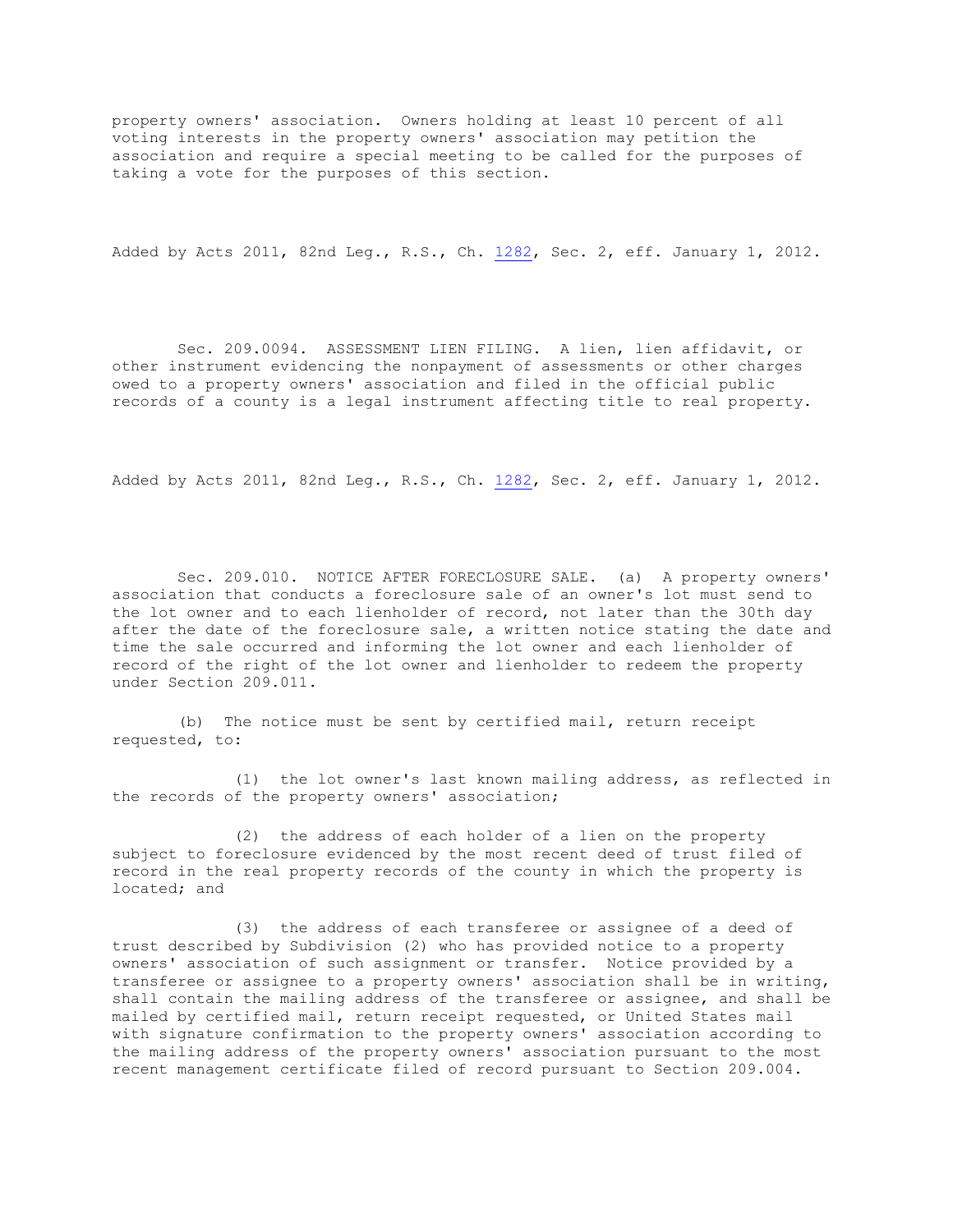(b-1) If a recorded instrument does not include an address for the lienholder, the association does not have a duty to notify the lienholder as provided by this section.

(b-2) For purposes of this section, the lot owner is deemed to have given approval for the association to notify the lienholder.

(c) Not later than the 30th day after the date the association sends the notice required by Subsection  $(a)$ , the association must record an affidavit in the real property records of the county in which the lot is located, stating the date on which the notice was sent and containing a legal description of the lot. Any person is entitled to rely conclusively on the information contained in the recorded affidavit.

(d) The notice requirements of this section also apply to the sale of an owner's lot by a sheriff or constable conducted as provided by a judgment obtained by the property owners' association.

Added by Acts 2001, 77th Leg., ch. 926, Sec. 1, eff. Jan. 1, 2002.

Amended by:

Acts 2009, 81st Leg., R.S., Ch. [1176,](http://www.legis.state.tx.us/tlodocs/81R/billtext/html/HB03479F.HTM) Sec. 2, eff. September 1, 2009.

Sec. 209.011. RIGHT OF REDEMPTION AFTER FORECLOSURE. (a) A property owners' association or other person who purchases occupied property at a sale foreclosing a property owners' association's assessment lien must commence and prosecute a forcible entry and detainer action under Chapter 24 to recover possession of the property.

(b) The owner of property in a residential subdivision or a lienholder of record may redeem the property from any purchaser at a sale foreclosing a property owners' association's assessment lien not later than the 180th day after the date the association mails written notice of the sale to the owner and the lienholder under Section 209.010. A lienholder of record may not redeem the property as provided herein before 90 days after the date the association mails written notice of the sale to the lot owner and the lienholder under Section 209.010, and only if the lot owner has not previously redeemed.

(c) A person who purchases property at a sale foreclosing a property owners' association's assessment lien may not transfer ownership of the property to a person other than a redeeming lot owner during the redemption period.

(d) To redeem property purchased by the property owners' association at the foreclosure sale, the lot owner or lienholder must pay to the association: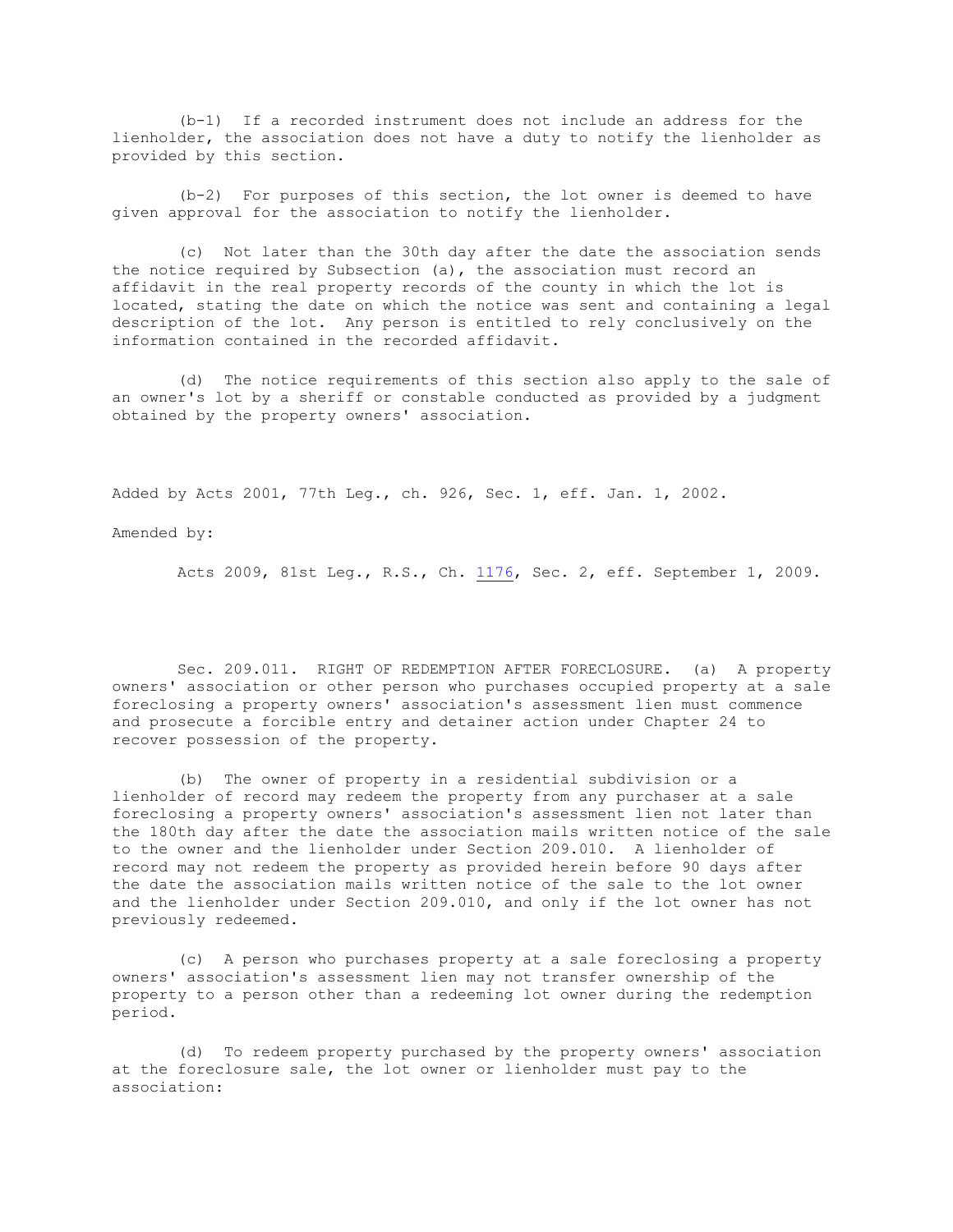(1) all amounts due the association at the time of the foreclosure sale;

(2) interest from the date of the foreclosure sale to the date of redemption on all amounts owed the association at the rate stated in the dedicatory instruments for delinquent assessments or, if no rate is stated, at an annual interest rate of 10 percent;

(3) costs incurred by the association in foreclosing the lien and conveying the property to the lot owner, including reasonable attorney's fees;

(4) any assessment levied against the property by the association after the date of the foreclosure sale;

(5) any reasonable cost incurred by the association, including mortgage payments and costs of repair, maintenance, and leasing of the property; and

(6) the purchase price paid by the association at the foreclosure sale less any amounts due the association under Subdivision (1) that were satisfied out of foreclosure sale proceeds.

(e) To redeem property purchased at the foreclosure sale by a person other than the property owners' association, the lot owner or lienholder:

(1) must pay to the association:

(A) all amounts due the association at the time of the foreclosure sale less the foreclosure sales price received by the association from the purchaser;

(B) interest from the date of the foreclosure sale through the date of redemption on all amounts owed the association at the rate stated in the dedicatory instruments for delinquent assessments or, if no rate is stated, at an annual interest rate of 10 percent;

(C) costs incurred by the association in foreclosing the lien and conveying the property to the redeeming lot owner, including reasonable attorney's fees;

(D) any unpaid assessments levied against the property by the association after the date of the foreclosure sale; and

(E) taxable costs incurred in a proceeding brought under Subsection (a); and

(2) must pay to the person who purchased the property at the foreclosure sale:

(A) any assessments levied against the property by the association after the date of the foreclosure sale and paid by the purchaser;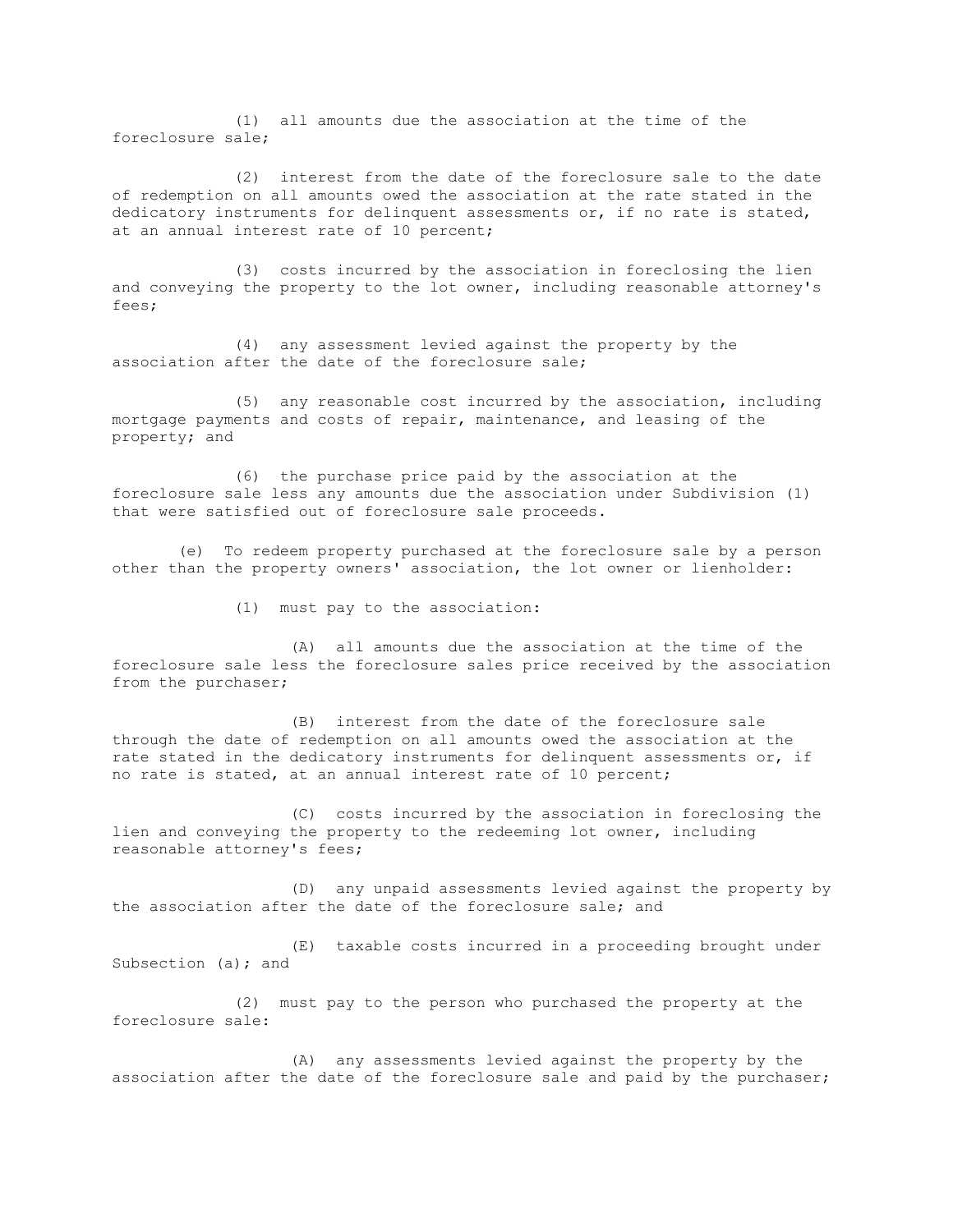(B) the purchase price paid by the purchaser at the foreclosure sale;

(C) the amount of the deed recording fee;

(D) the amount paid by the purchaser as ad valorem taxes, penalties, and interest on the property after the date of the foreclosure sale; and

(E) taxable costs incurred in a proceeding brought under Subsection (a).

(f) If a lot owner or lienholder redeems the property under this section, the purchaser of the property at foreclosure shall immediately execute and deliver to the redeeming party a deed transferring the property to the lot owner. If a purchaser fails to comply with this section, the lot owner or lienholder may file an action against the purchaser and may recover reasonable attorney's fees from the purchaser if the lot owner or the lienholder is the prevailing party in the action.

(g) If, before the expiration of the redemption period, the redeeming lot owner or lienholder fails to record the deed from the foreclosing purchaser or fails to record an affidavit stating that the lot owner or lienholder has redeemed the property, the lot owner's or lienholder's right of redemption as against a bona fide purchaser or lender for value expires after the redemption period.

(h) The purchaser of the property at the foreclosure sale or a person to whom the person who purchased the property at the foreclosure sale transferred the property may presume conclusively that the lot owner or a lienholder did not redeem the property unless the lot owner or a lienholder files in the real property records of the county in which the property is located:

(1) a deed from the purchaser of the property at the foreclosure sale; or

- (2) an affidavit that:
	- (A) states that the property has been redeemed;
	- (B) contains a legal description of the property; and

(C) includes the name and mailing address of the person who redeemed the property.

(i) If the property owners' association purchases the property at foreclosure, all rent and other income collected by the association from the date of the foreclosure sale to the date of redemption shall be credited toward the amount owed the association under Subsection (d), and if there are excess proceeds, they shall be refunded to the lot owner. If a person other than the association purchases the property at foreclosure, all rent and other income collected by the purchaser from the date of the foreclosure sale to the date of redemption shall be credited toward the amount owed the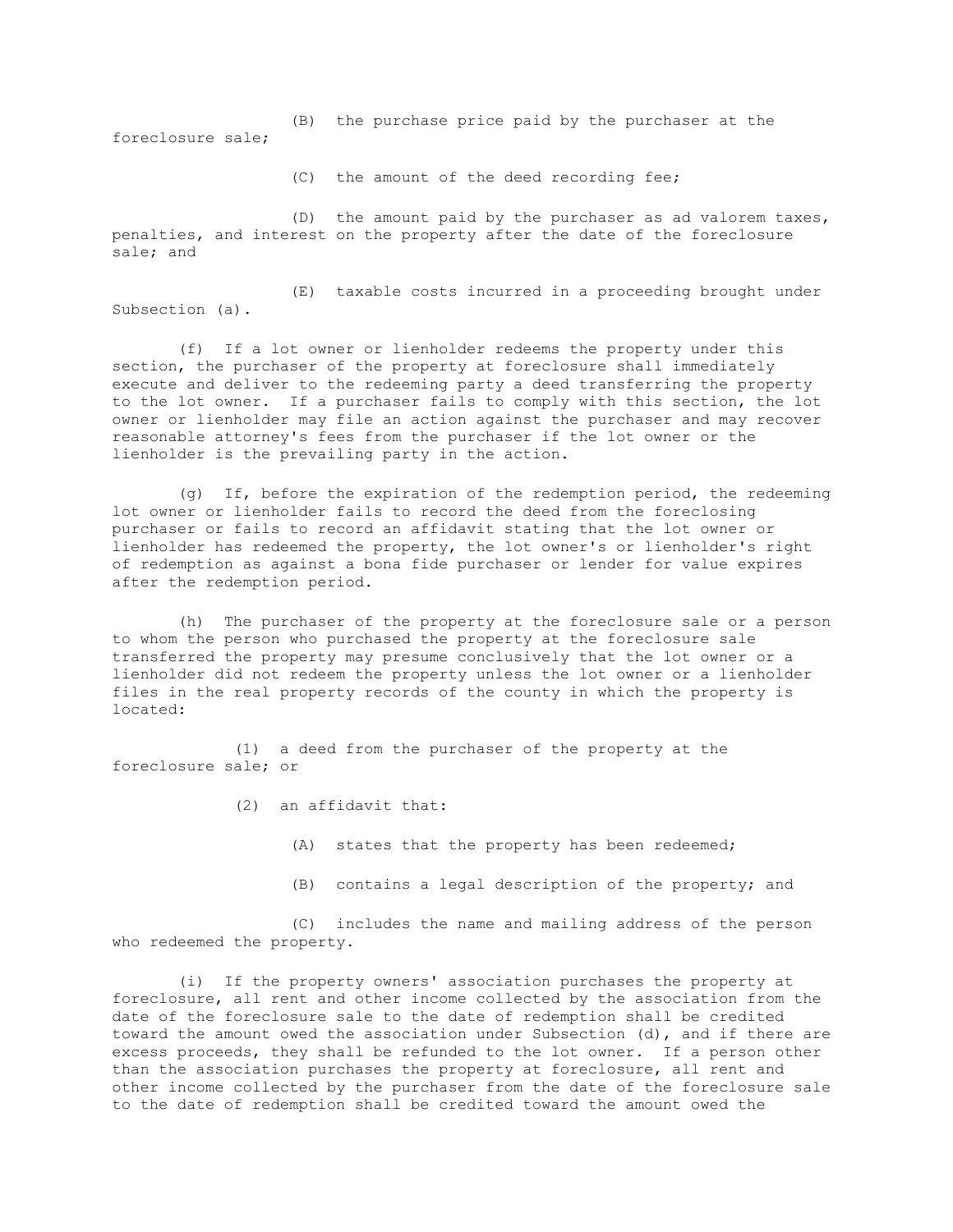purchaser under Subsection (e), and if there are excess proceeds, those proceeds shall be refunded to the lot owner.

(j) If a person other than the property owners' association is the purchaser at the foreclosure sale, before executing a deed transferring the property to the lot owner, the purchaser shall obtain an affidavit from the association or its authorized agent stating that all amounts owed the association under Subsection (e) have been paid. The association shall provide the purchaser with the affidavit not later than the 10th day after the date the association receives all amounts owed to the association under Subsection (e). Failure of a purchaser to comply with this subsection does not affect the validity of a redemption.

(k) Property that is redeemed remains subject to all liens and encumbrances on the property before foreclosure. Any lease entered into by the purchaser of property at a sale foreclosing an assessment lien of a property owners' association is subject to the right of redemption provided by this section and the lot owner's right to reoccupy the property immediately after redemption.

(l) If a lot owner makes partial payment of amounts due the association at any time before the redemption period expires but fails to pay all amounts necessary to redeem the property before the redemption period expires, the association shall refund any partial payments to the lot owner by mailing payment to the owner's last known address as shown in the association's records not later than the 30th day after the expiration date of the redemption period.

(m) If a lot owner or lienholder sends by certified mail, return receipt requested, a written request to redeem the property on or before the last day of the redemption period, the lot owner's or lienholder's right of redemption is extended until the 10th day after the date the association and any third party foreclosure purchaser provides written notice to the redeeming party of the amounts that must be paid to redeem the property.

(n) After the redemption period and any extended redemption period provided by Subsection (m) expires without a redemption of the property, the association or third party foreclosure purchaser shall record an affidavit in the real property records of the county in which the property is located stating that the lot owner or a lienholder did not redeem the property during the redemption period or any extended redemption period.

(o) The association or the person who purchased the property at the foreclosure sale may file an affidavit in the real property records of the county in which the property is located that states the date the citation was served in a suit under Subsection (a) and contains a legal description of the property. Any person may rely conclusively on the information contained in the affidavit.

(p) The rights of a lot owner and a lienholder under this section also apply if the sale of the lot owner's property is conducted by a constable or sheriff as provided by a judgment obtained by the property owners' association.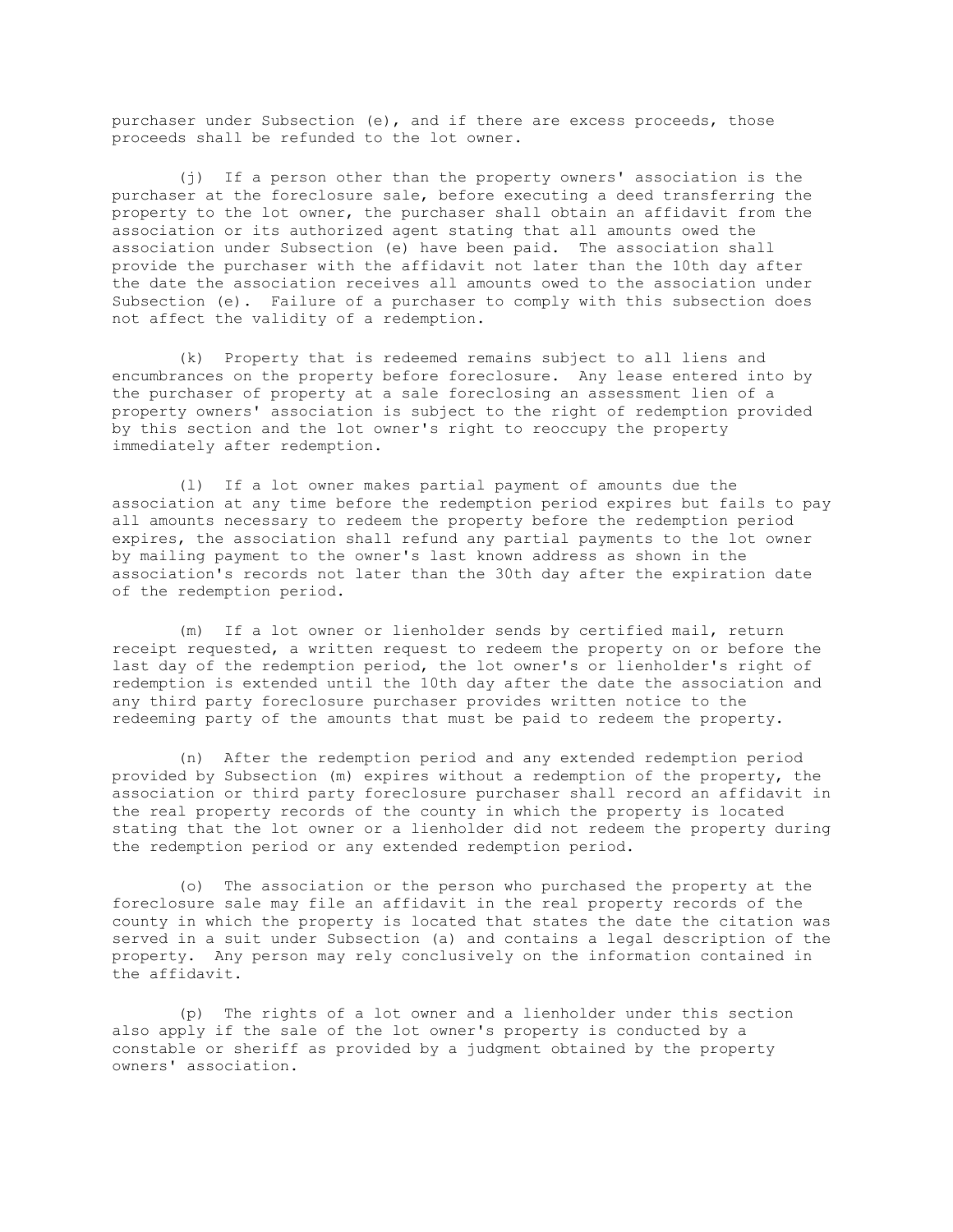Added by Acts 2001, 77th Leg., ch. 926, Sec. 1, eff. Jan. 1, 2002.

Amended by:

Acts 2009, 81st Leg., R.S., Ch. [1176,](http://www.legis.state.tx.us/tlodocs/81R/billtext/html/HB03479F.HTM) Sec. 3, eff. September 1, 2009.

Sec. 209.012. RESTRICTIVE COVENANTS GRANTING EASEMENTS TO CERTAIN PROPERTY OWNERS' ASSOCIATIONS. (a) A property owners' association may not amend a dedicatory instrument to grant the property owners' association an easement through or over an owner's lot without the consent of the owner.

(b) This section does not prohibit a property owners' association from adopting or enforcing a restriction in a dedicatory instrument that allows the property owners' association to access an owner's lot to remedy a violation of the dedicatory instrument.

Added by Acts 2007, 80th Leg., R.S., Ch. [887,](http://www.legis.state.tx.us/tlodocs/80R/billtext/html/HB02402F.HTM) Sec. 1, eff. September 1, 2007.

Sec. 209.013. AUTHORITY OF ASSOCIATION TO AMEND DEDICATORY INSTRUMENT. (a) A dedicatory instrument created by a developer of a residential subdivision or by a property owners' association in which the developer has a majority of the voting rights or that the developer otherwise controls under the terms of the dedicatory instrument may not be amended during the period between the time the developer loses the majority of the voting rights or other form of control of the property owners' association and the time a new board of directors of the association assumes office following the loss of the majority of the voting rights or other form of control.

(b) A provision in a dedicatory instrument that violates this section is void and unenforceable.

Added by Acts 2007, 80th Leg., R.S., Ch. [887,](http://www.legis.state.tx.us/tlodocs/80R/billtext/html/HB02402F.HTM) Sec. 2(a), eff. September 1, 2007.

Sec. 209.014. MANDATORY ELECTION REQUIRED AFTER FAILURE TO CALL REGULAR MEETING. (a) Notwithstanding any provision in a dedicatory instrument, a board of a property owners' association shall call an annual meeting of the members of the association.